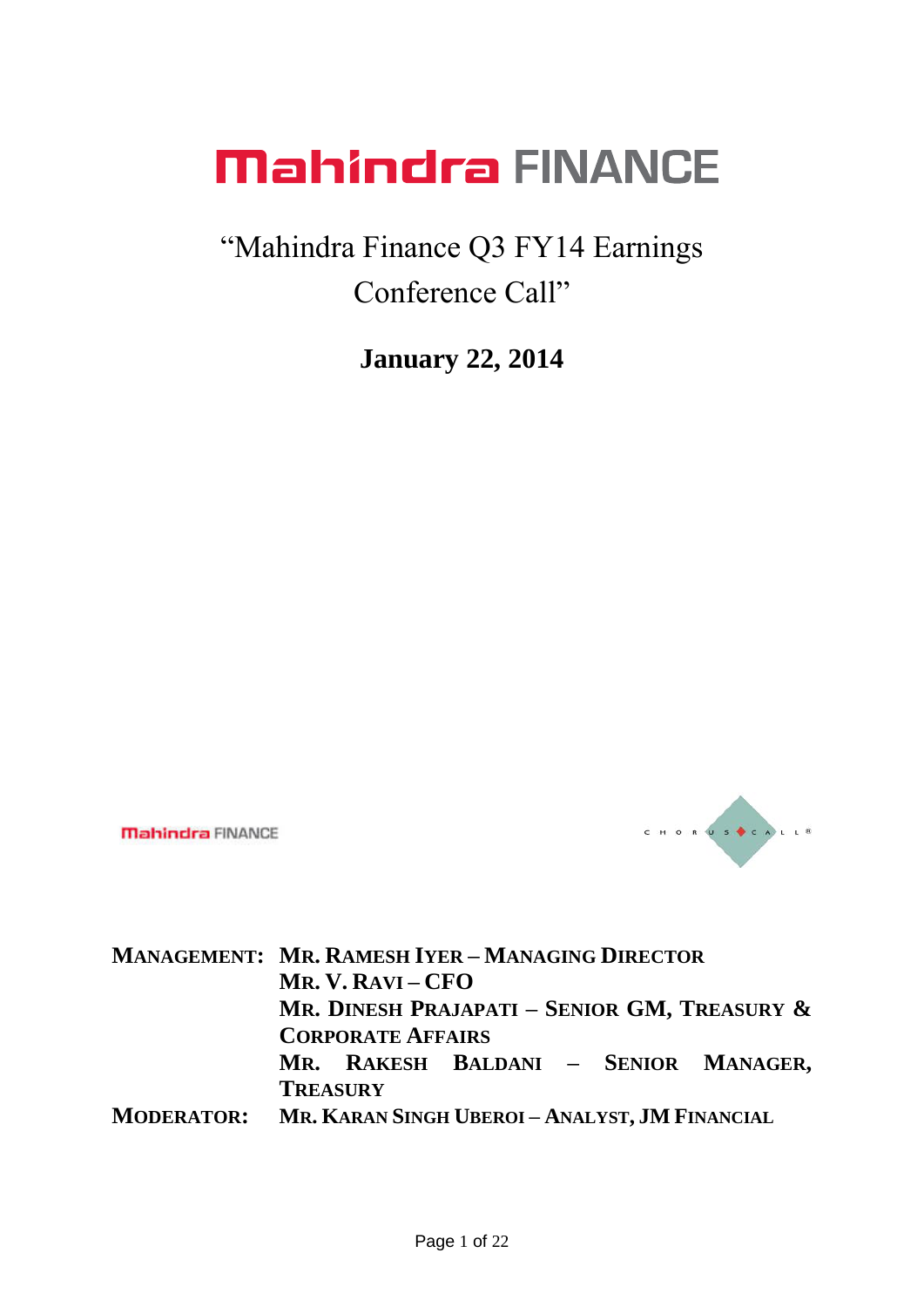| Moderator | Ladies and gentlemen, good day and welcome to the Mahindra Finance Q3 FY14 Earnings                |
|-----------|----------------------------------------------------------------------------------------------------|
|           | Conference Call hosted by JM Financial Institutional Securities Private Limited. As a              |
|           | reminder, all participants' lines will be in the listen-only mode and there will be an opportunity |
|           | for you to ask questions after the presentation concludes. Should you need assistance during       |
|           | the conference call, please signal an operator by pressing "*" then "0" on your touch-tone         |
|           | phone. Please note that this conference is being recorded. I now hand the conference over to       |
|           | Mr. Karan Singh Oberoi from JM Financial. Thank you and over to you sir.                           |

- **Karan Singh Uberoi** Thank you. Good evening everybody and welcome to Mahindra & Mahindra Financial Services earnings call to discuss the third quarter results. To discuss the results, we have on the call Mr. Ramesh Iyer who is the Managing Director and member of group executive board, Mr. Ravi who is the CFO, Mr. Dinesh Prajapati who is the Vice President, Treasury and Corporate Affairs and Mr. Rakesh Baldani who is the Senior Manager, Treasury. Shall I request Mr. Ramesh Iyer to take us through the financial highlights subsequent to which we can open the floor for a Q&A session. Over to you, sir.
- **Ramesh Iyer** Good evening. I am sure that the results which is being seen by all of you is definitely not in expectations of what all of us thought would have been and when I say all of us, possibly even us to an extent. But I think more than anything else, we are pretty conscious of why this has happened or where has this happened and to what kind of product and profile has this happened and what are the corrective actions that we have put in place which would help us to be able to tide through this situation in the times to come.

Now, let me first lay out the overall fundamentals, the way it looks like from outside. Clearly, the expectations that all of us had and maybe in any communication that we have had so far was we have felt that the monsoons have been good. Therefore the expectations that the rural cash flows will definitely be much better from the times that we have been comparing it to the previous years. Our answers continue to be "yes". The monsoons are good. The cash flows will hold up. I will explain what has happened in this quarter and therefore, why do we still say that? Second is, we have always said that even though the auto market is not behaving too well in terms of overall volumes, but the rural market definitely seems to offer some growth. While it may not be able to offset the overall de-growth of the auto market, but split vertically between urban and rural, rural seems to continue to maintain growth and we think that that answer still holds good to be true. But what one has to understand is that there are differences between geographies and we have said it in the last 8-9 months that the Southern market is something that has not behaved well and it continues not to behave so very well.

Now, let us go to the first one which I started off with which is – the monsoon is good and therefore the yields are expected to be good and also the support price required to be. Let us take just three crops in hand. One is the soya from MP, cotton in Maharashtra and the paddy prices that got announced. What has happened in this quarter? Normally both soya or cotton or paddy prices do get announced sometime in October or maybe before middle of November and the entire cash flow comes into the market and we get the benefit of it in the third quarter itself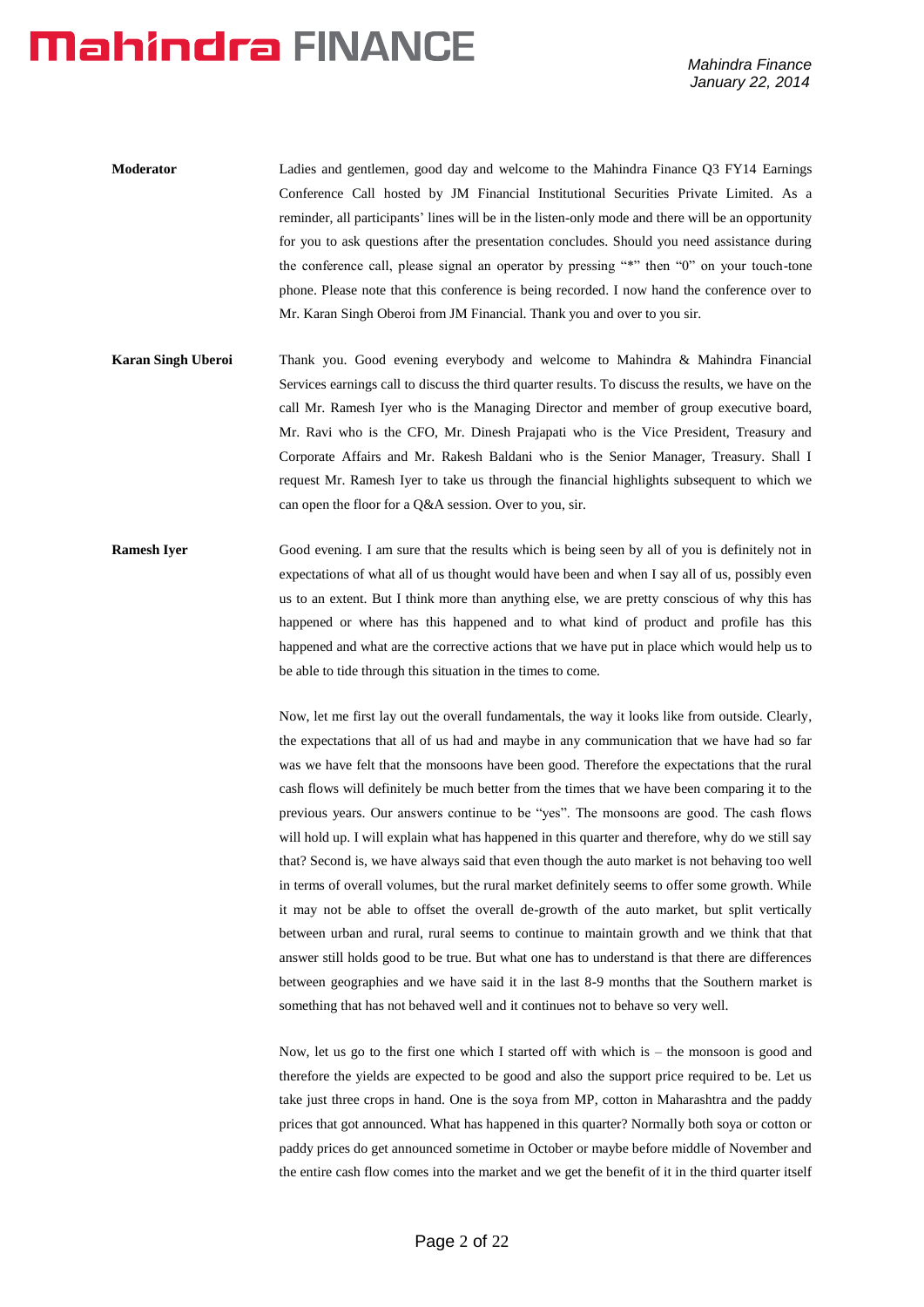and that has been historical. If we go into the past performances of the company, one would see that the third quarter starts showing the improvement. Unfortunately in this quarter, even though the sentiments were very positive and the yields were high, but because of elections in some of the states and the delay in announcement of the final price, the actual cash flow has not come into the hands in this quarter. And when I say it has not come into the hands, it just about started from somewhere middle of or end of December, almost the third week of December and to some extent the benefit of it would have come to us in the last week of December but not time enough to be able to take the corrections. If you look at that as one event which has happened which is against the normal practice and has delayed the whole collection process. That is one very clear thing.

The second thing is again if you look at our book, if you take a vertical split between Northwest and South as one pocket, if your NPAs are high initially, the correction will always happen in the third quarter because the harvest in North is in the third quarter. In this round, the book has undergone a change and the NPAs were high and as we have been saying all the time, from the Southern market. The Southern harvest happens only in January, which is after 14<sup>th</sup> January, from the Pongal time and we are already seeing some positive signals already coming from Tamil Nadu and Andhra. Clearly if you take this too as a rural cash flow event, then our belief is that what has got delayed in the third quarter, some benefit of it must flow into the fourth quarter and if the post Pongal harvest of Tamil Nadu and Andhra had to hold up, one would also see some correction happening from these two states. Karnataka, interestingly, has already shown some signs of improvement after some opening up of the mining activity, etc., and therefore clearly one would see South as a correction story but will it correct itself as much as it has got built up over the last 10 months, 12 months or more? The answer is "No". But they are good enough and significant enough to show good positive trend in the times to come. The third is on the heavy commercial vehicle. Again this has been our view that the industry is not doing well and we do not expect that the industry will show any major signs of improvement, at least for the next 6-12 months, if not more and we have slowed down our disbursement to that segment substantially and we have taken a conscious view that instead of rescheduling contracts on any of the contract rescheduling just because the market is not doing well we have taken a view in a business line where we are wanting to come out, we rather repossess vehicles, sell them and book losses, if need be. So, we have taken that view and we have gone ahead and taken and repossessed some vehicles, sold and we have booked some of the losses also in this quarter.

There is one another product segment which is the low-end segment of the three-wheeler and the small four-wheeler which are local, commercial application products and there again the price is protecting the definite credit losses. But accepting that what happens is when you take a decision to even repossess and sell them, it may happen in one quarter whereas the income gets spread all through the period. Now, in this quarter, if we have repossessed some of such products and we have booked a loss and therefore the disposal losses would have gone up in this quarter, one does not expect that every quarter this event will repeat itself once the income of all the contracts will get spread over a period of time. So, the recovery and repossession may be a bunched activity in one particular quarter whereas the income is spread over a period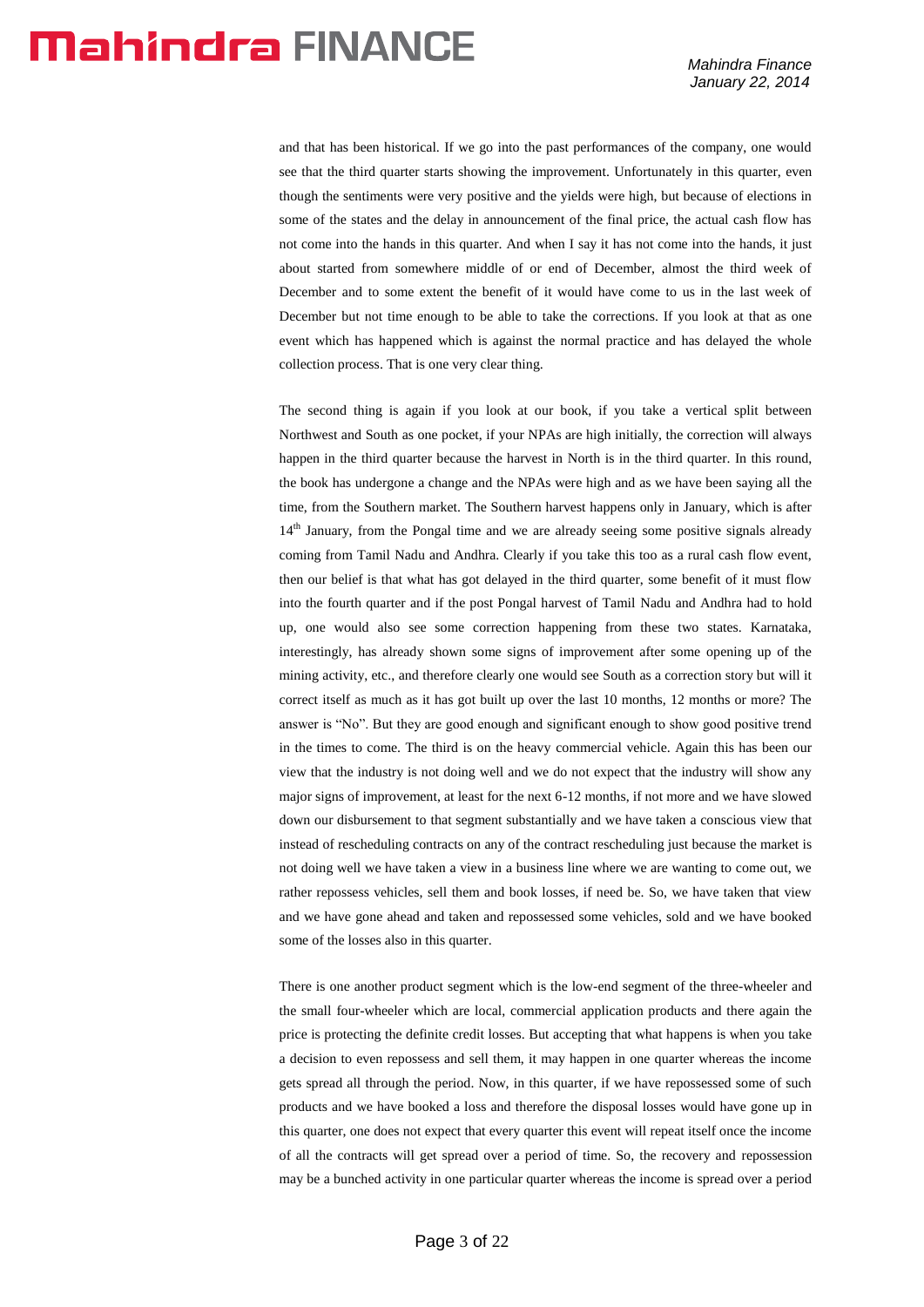of time and therefore they are a mismatch and one should not therefore imagine "Is the whole portfolio moving in this direction?" These are the very clear three or four events of the market which has resulted into a higher provision and our belief and expectation is that these are not in the same signs and format repetitive in times to come but the market conditions do continue to be highly pressurizing. We have taken very clear corrective actions on the market front.

We have increased our reach in the Southern market to go more closer to customer. We have added more people, we have strengthened our legal team and there are, if you look at our expenses, overheads, etc., there has been some increases that have happened and they have also come from a very conscious decision to increase certain level of operations in the legal front. So, there are some four or five crores which has come through the legal expenses, benefits of which will only flow over a period of time. They are not immediate benefit items but they are required resources to be created. Yes, there is one major expense of about 9 crores of advertisement which we incur during this quarter, which was not there any time in the past and nor do we want to go ahead and do the same in future but that was required to build our direct marketing initiative that we have put in place and that is a one-time expense which has come in. So there are some one-time expenses like advertisement, legal expenses and in Madhya Pradesh, some stamp duty got introduced for which we have made a provision of about 3-4 crores. So, these things have happened in this quarter but they are one-time and we do not see them repeat.

At the same time, as I explained to you, on the recovery front our expectations clearly is that MP and Maharashtra are two great turn around stories of the quarter which if you look at last one year, Maharashtra would have been in the top of NPA list because of poor monsoon, absolute poor crop, no cash flow and they are completely a turnaround story. But as it all got corrected, the answer is clearly "No". They would start happening in December-mid onwards. There is a correction and it will spillover to January and going forward, one would see that correction. Commercial vehicle segment, as I have explained, is a sad story and therefore we pulled out of that business in a big way. Whatever portfolio we have, we think recovery is difficult. We rather repossess and cut loss and dispose-off those vehicles. So, each of these actions must have happened also in this quarter in a larger way and that in a way helps not to have too much of pressure going forward but at the same time, one should not forget that the market conditions are not substantially improving. Southern market has not shown some great improvement signs while they are very positive signs as against what we saw, maybe in the last 12 months and 18 months. So, that is some good story to look at there. All of this put together and with the operational decisions of increasing our reach, increasing legal penetration, increasing field level of people, will definitely push up the recovery and this onetime expenditure that we saw that is getting incurred or even one-time provisioning that has happened.

There is one another account that I may want to explain. There was an SME account that we had and there was a fire in the factory and they wanted a reschedule to this. We have taken a view that we will not reschedule any contract irrespective of which category of customer it belongs to and the reasons for which the reschedule is called for and therefore we had to make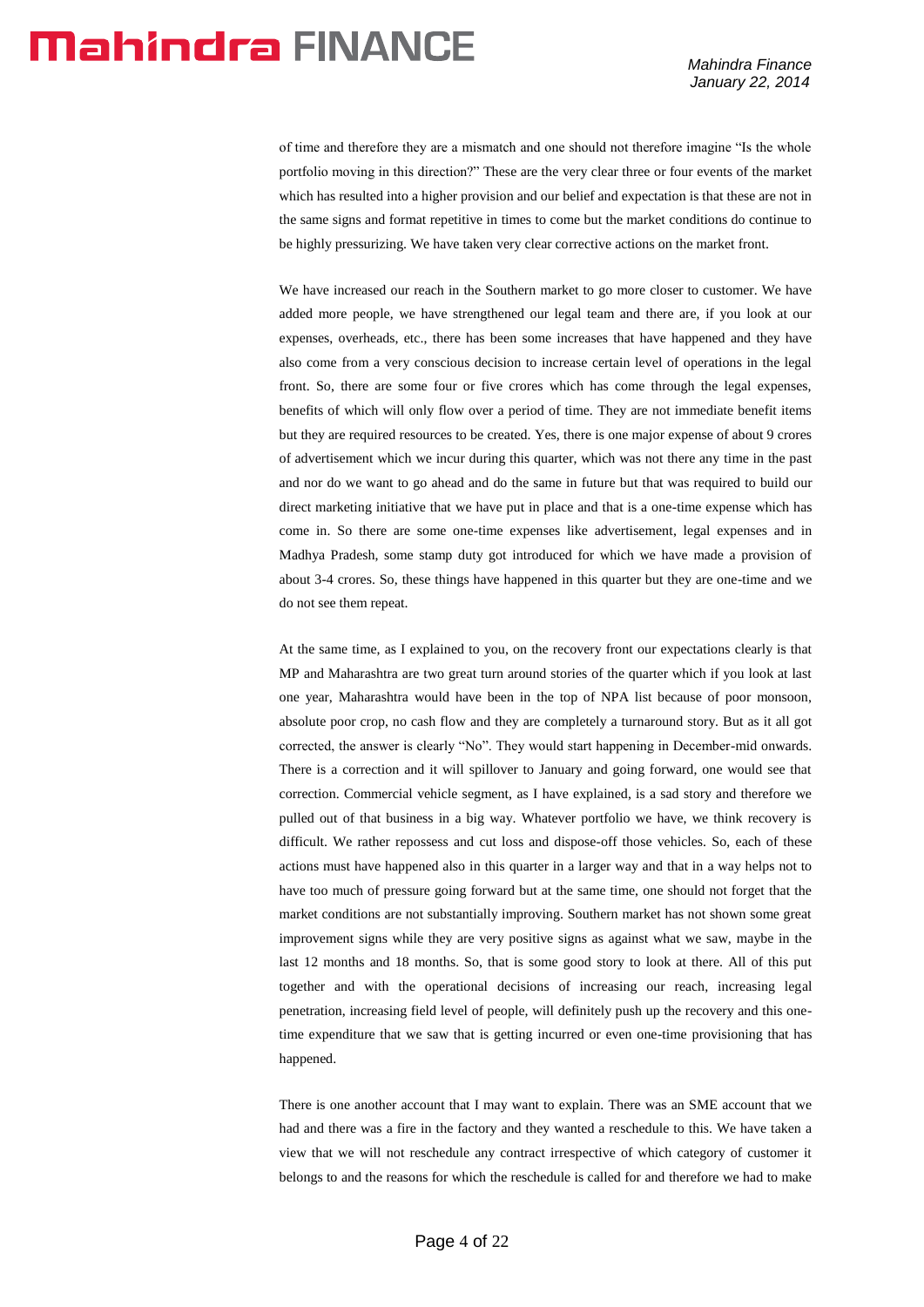a 10 crores provision arising out of that account. Now that is also not repetitive in nature to say "Oh, again will in next quarter will the same thing repeat?' The answer is clearly "No". But each of these therefore, certain things are one-time, certain things are market, delayed cash flows and delayed activity out there and some of them are just about improving. As I said, South will always be post January harvest improvement which we have never witnessed in our books in the past. We have always seen correction in the third quarter because the improvements are from North and west. This is the first time that the Southern market is going through this cycle, which as a company we have always only the Northern market which has gone through this cycle. So, the expectation was that third quarter will start showing the improvement whereas since the Southern market has to improve, it will only show in the fourth quarter. Now, I am not believing that all of this will get corrected in the fourth quarter but we are surely believing that the pressure in the fourth quarter would not be possibly as high as we see it in the third quarter and our corrective actions will also guide us towards the same direction. In as much as disbursement is concerned, inspite of the fact that the overall market has been a very submissive market, auto market has not grown. Tractor has shown some signs of growth. The second-hand market is holding up decently for us but we still registered a disbursement growth of close to about 10% as against the previous quarters which were even lower. But our focus will continue to be ensuring that we take benefit of the emerging cash flow situation, go closer to customer, opening more branches and ensuring that when the cash flow in the market is available, to pick up the money rather than over-focus on growth. So, the growth by itself will happen at certain percentages based on the volumes that are available from the manufacturer's penetration and growth story. But I think the focus for the quarter would definitely be and this I have said in the past, that given a choice between business and collection, where will the effort and focus be? We have always felt that the efforts will be towards more collection and correction of quality because when the cash flows are available, we would like to take the complete advantage. I think that is the way we will look at things going forward. There is absolutely no pressure in as far as the lending rates are concerned. I do not think there is any need for us to bring down the lending rates, even if for any reason, the borrowing cost had to come down. So, there is no pressure on that kind of a margin front in terms of volumes or in terms of pressure on margins to get some volumes. Absolutely there is no pressure. We are conscious of what products will we want to do and what we will not. Given what we see in the market, I do not think we will open up financing of commercial vehicle for at least next 6-12 months. That does not seem to be the indications of the market. Even if market was to open up, projects were to come in play, I think there is enough corrections from the existing portfolios that have to happen before one can start getting into new purchases. One last thing is repossessions have always been an answer to a business like this, which is collateral based. But looking at the market conditions, even the resale prices are not very favorable. Therefore, our view is instead of repossessing and cutting loss from every product line, yes – a product which we do not see any improvement for next 6-12 months – we do not want to delay, as I so told you about commercial vehicle but in every other product, there is a pressure. We do not want to repossess vehicle but we are not able to cut loss by simply repossessing. After all, we have to select in the same market. So, it does not make sense to repossess vehicle when the overall market condition is not favourable. We have exactly taken the same decision four or five years back when the gross NPAs were high. There was a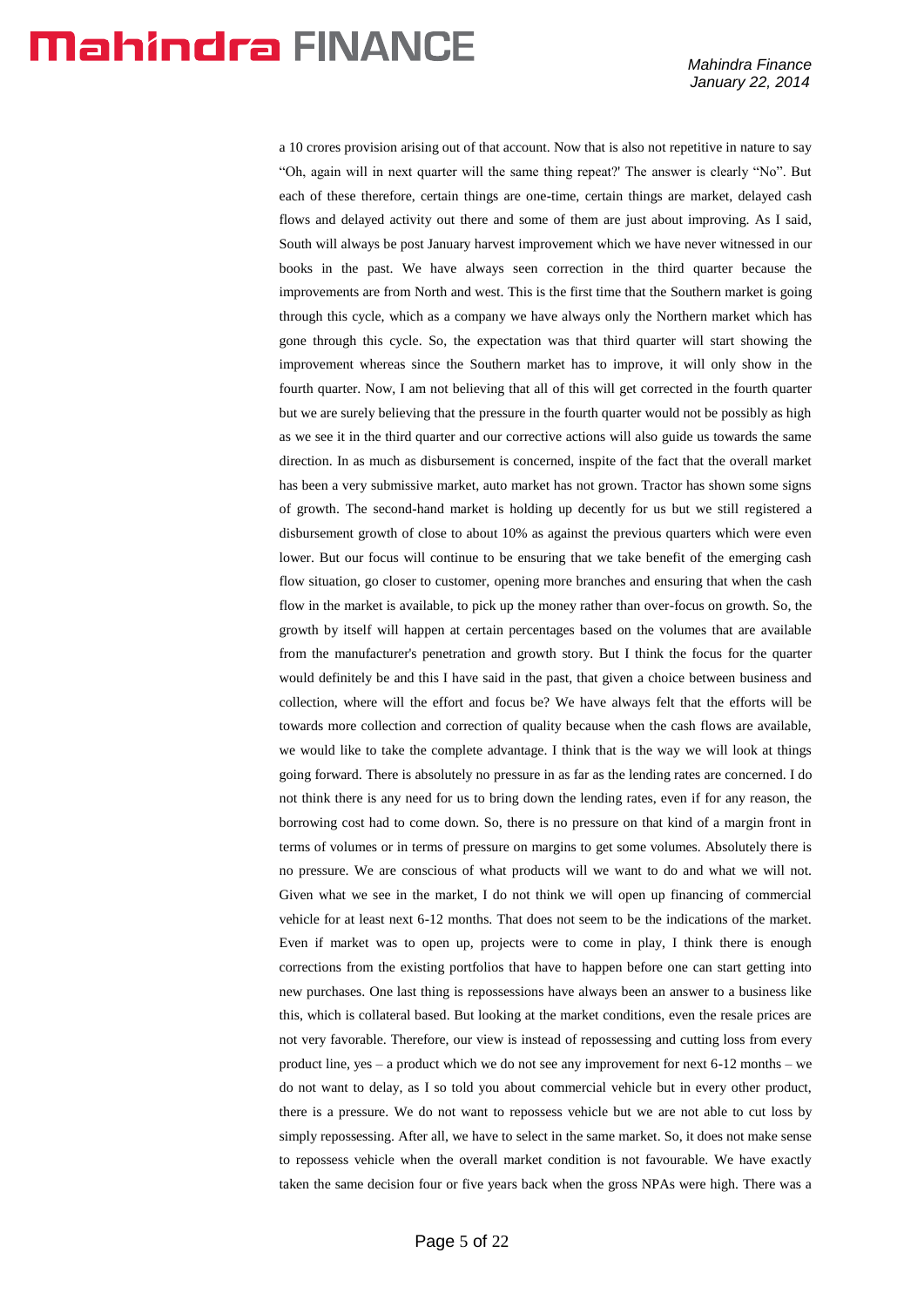choice in front of us to either repossess, then cut loss or stay put and delay the decision. Market conditions improve, recover the money. I think we are very clearly seeing the signals that the market conditions would improve for product lines of this nature and therefore there is no urgency or hurry to repossess. We are able to see the vehicle make the customer. Wherever we think that the collateral depreciation is higher or the product line is not holding up like commercial vehicle, we will still take the view going forward. But today is not the time when we want to get into any repossessions and work on the basis that book losses because, after all, you need to sell it in the same market. So, we will kind of participate, partner the customer, not reschedule any contract but take benefit of the emerging scenario, as and when the cash flows come into the market, like we will see lot of action in MP And Maharashtra, maybe during even this month. We will start seeing actions clearly in Tamil Nadu, Andhra from this month onwards. And our expectation therefore that if these cash flows do happen the way we look at it, we do see corrections happening but they will not be large enough to bring about all corrections that have got accumulated over the last 12 months to all get done in the next three months.

I think that is the way I would put in to the summary. But then through Q&A we can answer the more specific. And if you have any specific data explanation requirement, we have the whole team here. We can provide that to you as well. Thank you.

**Moderator** Thank you very much. We will now begin the question and answer session. The first question is from the line of Kunal Shah from Edelweiss. Please go ahead.

**Kunal Shah** Sir, thanks for the entire explanation. Sir, when out to a year, maybe in terms of the pricing, since we really saw that this other market is giving some kind of a pain and some product segments are say, showing a higher stress, are we passing it on by way of say, higher lending rates, so that maybe at the overall return levels, it does not get impacted? So, how would we see it, in terms of say, higher credit cost? How are we seeing it in terms of the pricing of the product?

**Ramesh Iyer** I think, at this stage, it may not be very advisable to cover losses through pricing on these products. So, we would rather put more efforts on timely recovery or more frequent recovery. I would not even call it as "timely", more frequent recovery. And from whichever account we are recovering for sure, we are trying to build pressure to collect the penal charges for delay and protect the returns rather than charging a new customer a new price. Because there is already pressure in the market on volumes which is also a part played by the rate pressure. And there is no point in over-pressurising that situation. And as I explained, even in the last two quarters, we are in continuous dialogue with manufacturers for subventions, both in terms of cost of subvention, wherever possible. And now with this kind of delinquency in terms of three-wheeler losses or a Maxximo loss or a Tata ACE loss or whatever, we would re-dialogue with all these people. We do not want to take a credit support for future lending but we are in a position to negotiate for the actual loss book and get it subvented to some extent and of course, delay payment charges charged to the customer to protect the returns rather than charging a new customer a new price.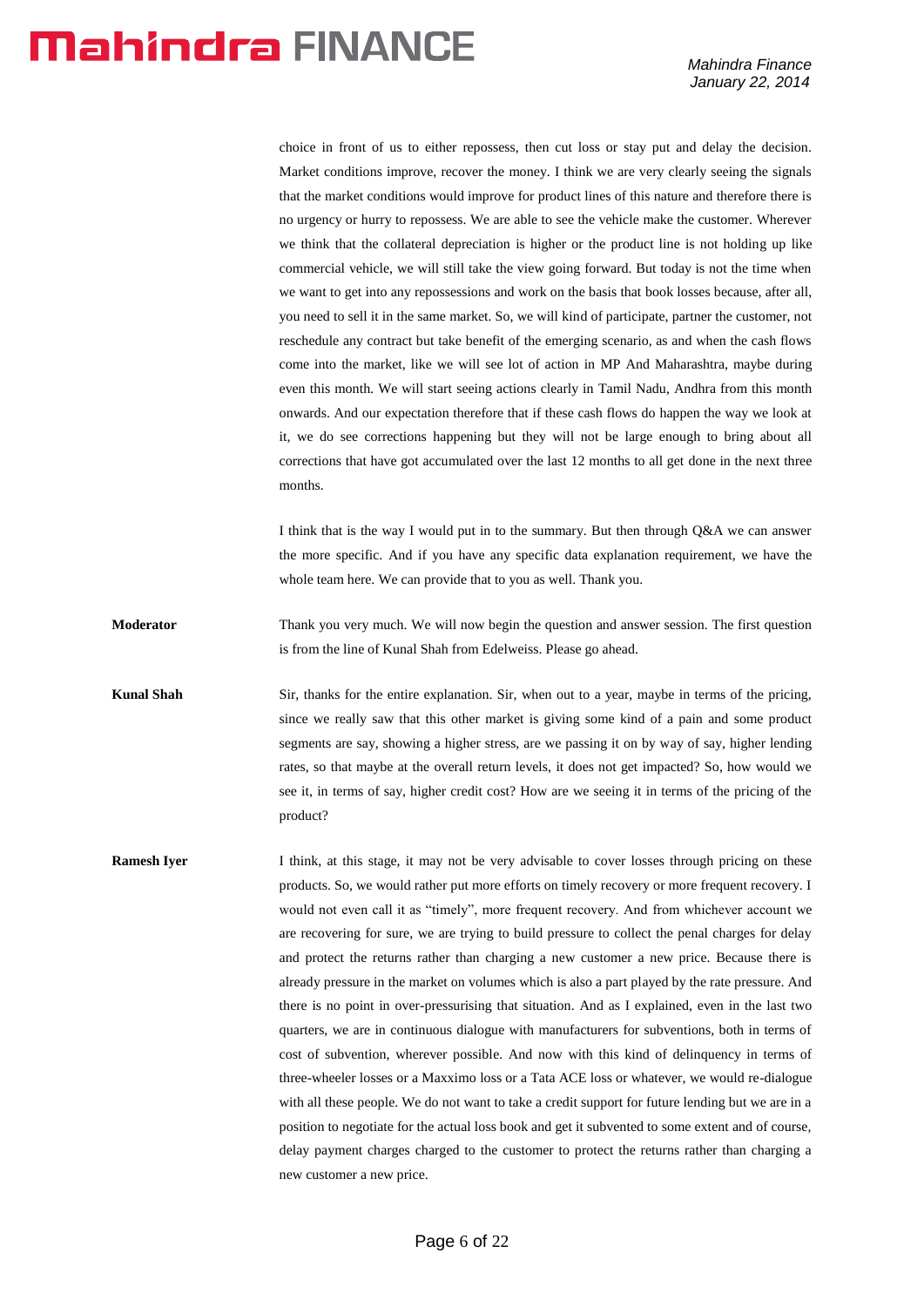- **Kunal Shah** And sir, would it be possible to quantify to some extent as to how much would have been the stress in the Southern market and how much would have been say, on account of the commercial vehicle repossession, which he has done in terms of how much of the numbers? Last time I think the repossession, what he highlighted, was like 1500-2000 odd vehicles. So, has that trend moved up significantly?
- **Ramesh Iyer** The number of vehicles repossessed or sold?
- **Kunal Shah** Yeah, repossessed and disposed-off.

**Ramesh Iyer** Repossessed numbers would be same in the range of 1500-2000 kind of a number. But I think, more importantly the first one that you asked, "how much will be from the Southern market?", I think, out of our total NPAs, say gross NPA of Rs. X, at least about 40-45% will be from the Southern market because South for us as a volume has been a large market, in any case. As far as disposal of vehicle is concerned, please understand that it is commercial vehicle and I said the low-end vehicle like the three-wheeler, Maxximo, Tata ES, those kind of vehicles as well. Repossession typically per month is anywhere between 1500-2000 vehicle. But just since you asked the question, let me also give you one more clarification. Earlier, when we used to repossess, take back a vehicle, let us say in some markets like Southern markets, or even west, etc., many times the customer used to come for a settlement in certain range. Given the market conditions today, he is not in a hurry to come back and take because he is not able to settle the full account immediately. Therefore, we have to be cautious not only just in repossession, but also in selling of those vehicles because the market prices do not hold up. Which is why, we are cautious on even though our NPA may grow, we are willing to stay with that new NPA number because we know they are temporary market conditions and they are not a failure of appraisal or over-lending parameter like high LTVs or anything. NPAs are not built because of poor quality of assets in terms of lending conditions or they are not built because of very high LTV. They are not market-share-bought NPLs. They are market condition NPL and therefore the behaviour of the financial has to be market-like. There is no point in repossessing a vehicle where the collections are suffering. The resale price will be half the price. We want to stay with the market. We are seeing it on the ground what is the reality. We are penetrating deeper to say, as much as you can, you keep collecting. And one correction that will happen maybe during the quarter will start, showing signs of substantial improvement. And we have gone through this in the past. It is not a new phenomenon to us except that his phenomena earlier used to be in the North. It has now shifted to South. That is all is the difference.

**Kunal Shah** Sir, what we talked about, say the stress in tractor, which you mentioned, should correct seasonally?

**Ramesh Iyer** Not Tractor, sorry. I did not say "tractor".

**Kunal Shah** No, last time you highlighted that there was some stress in sectors which should seasonally correct as we move into October. So, has that come in line with expectations? Or on account of that also..?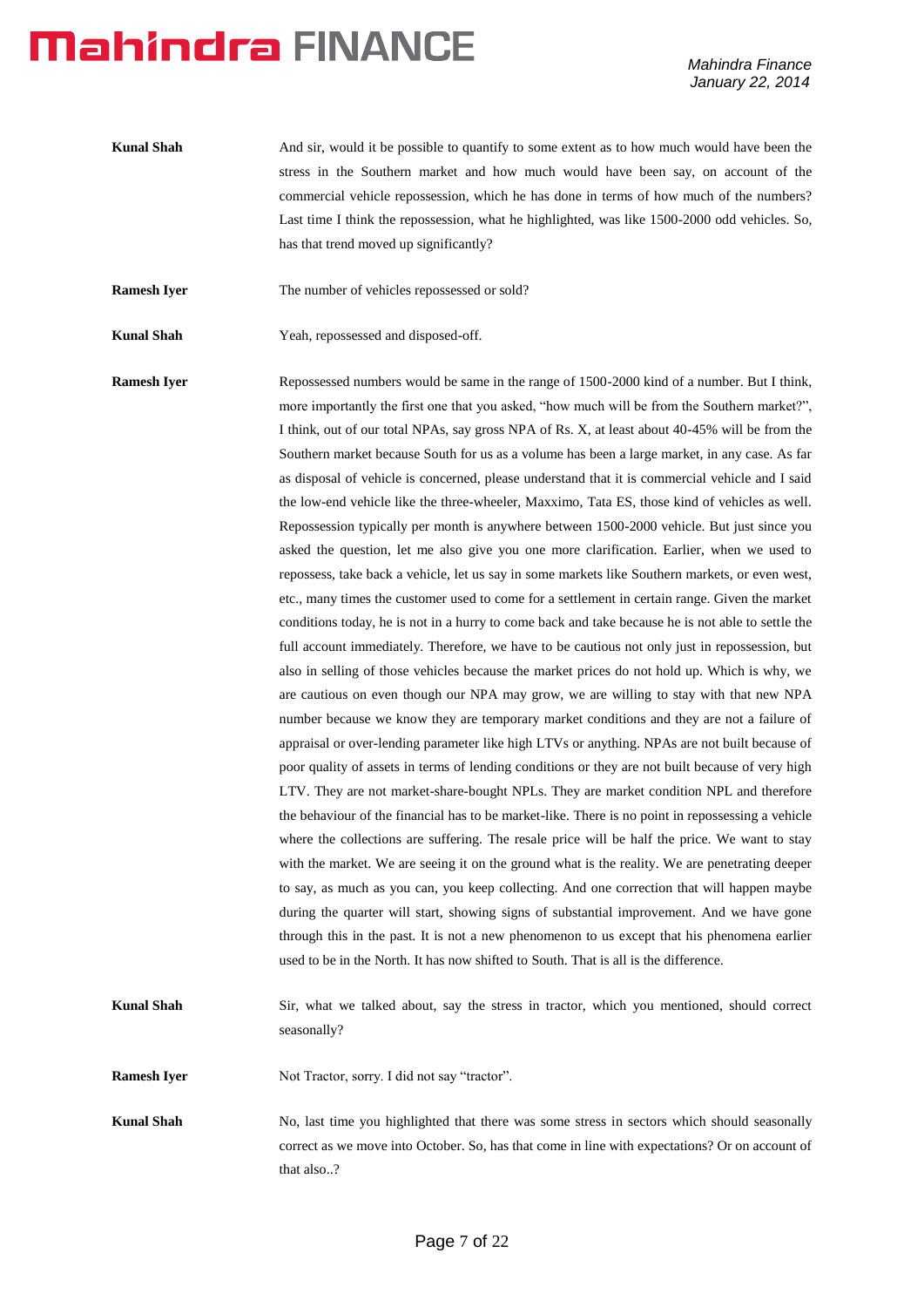| <b>Ramesh Iyer</b>     | Tractor, if you see even the business growth, is an outcome of the market correcting itself and<br>therefore, recovery has also shown the same. But please read it with the delayed cash flow<br>which has happened in Maharashtra and Madhya Pradesh. To that extent, the correction would<br>not have fully come in, in this quarter.                                                        |
|------------------------|------------------------------------------------------------------------------------------------------------------------------------------------------------------------------------------------------------------------------------------------------------------------------------------------------------------------------------------------------------------------------------------------|
| Moderator              | Thank you. The next question is from the line of Anand Vasudevan. Please go ahead.                                                                                                                                                                                                                                                                                                             |
| <b>Anand Vasudevan</b> | Sir, you mentioned that you are seeing crop cash flow related stress on your portfolio. Just to<br>understand, is this on the tractor portfolio or is this the reason for the stress on your CV<br>portfolio as well?                                                                                                                                                                          |
| <b>Ramesh Iyer</b>     | No, it is a rural portfolio. One, even though the vehicle may not be for harvest or it may not be<br>for direct agri application, but the fundamental cash flow does come from harvest, as one of<br>the important contributor in the rural market and therefore the sentiments. Even though they<br>may have the money, they will like to hold on until they see a fresh cash flow coming in. |
| <b>Anand Vasudevan</b> | Are you seeing stress on the tractor portfolio as well as on the CV portfolio?                                                                                                                                                                                                                                                                                                                 |
| <b>Ramesh Iyer</b>     | If you take Madhya Pradesh and Maharashtra as one geography where the cash flows got<br>delayed, we would have definitely seen the tractor correction is not as much as it should have<br>happened in the third quarter. As far as CV is concerned, they have no relation whatsoever                                                                                                           |

happened in the third quarter. As far as CV is concerned, they have no relation whatsoever with the crop price or harvest. They are purely economic conditions, whether it is project related, whether it is container movement related or whether they are goods movement related. So, the overall rural cash flow impact that we see, let us say in Maharashtra, MP or even parts of South which will correct after the  $15<sup>th</sup>$  Pongal festival at the harvest time, would all be related to individual owners of vehicle like small pick-up, three-wheeler, small three-wheeler, commercial application vehicle, those kind of products and of course, tractor being a part of that trailer.

Anand Vasudevan And what is the customer profile in where you are seeing stress? I am trying to understand first of all the vintage of these loans and also if the proportion of new customers is higher among the stress portfolio.

**Ramesh Iyer** In a way, if you look at our coverage, if it is 55-56% coverage which means the NPAs are in the first bucket. But not necessarily they are from one year old customer. The customer could also be paid for 12 months but not able to pay the next five months. So, it is not that all new customers who we have entered into a loan this year have all become NPL. We look at all the NPL number by number. Last December (December '12) we had about 48000 customers, let us say, in the NPL out of the total of two million. In the one year space between last December to this December, we have done close to half a million customer as new business. Whereas the overall increase in NPL number of customer is only about 9000 customers, which means that some of the customers who are already in NPL is also moving up in the age, which is purely market related and some of course, the new ones which have paid maybe five months, six months, seven months and not able to pay the next few months. So, you will have a mix of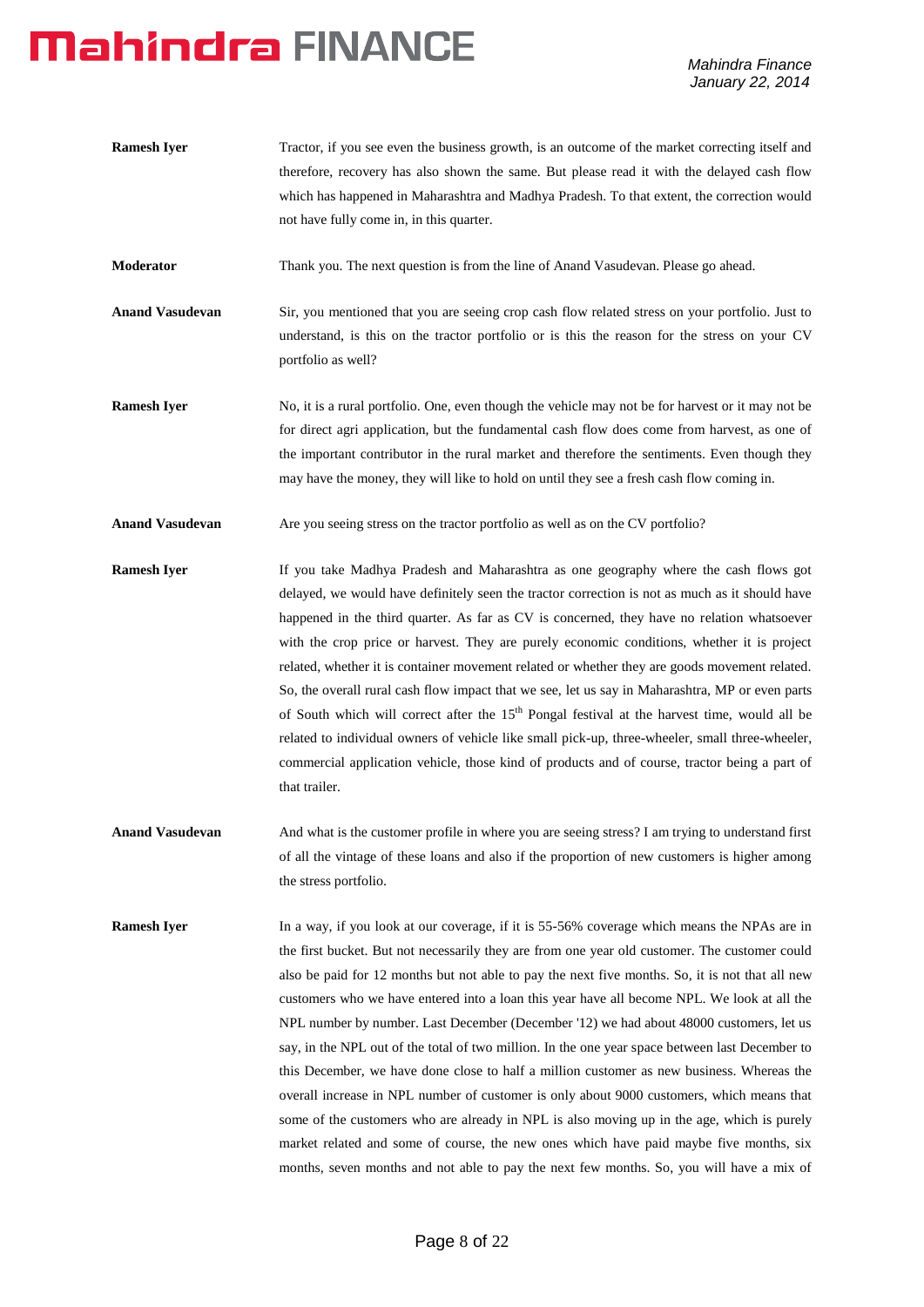everything. It is not a pattern that is emerging to say "Okay, this type of customer or this period of customer is getting bad". It is more market geography oriented rather than any particular profile or any particular age or any particular period. That is why I said it is not arising out of poor appraisal or high LTV. It is not "dosh" of the customer. It is purely arising out of the economic conditions of the market which is delaying the whole repayment.

- **Anand Vasudevan** You mentioned that you are pulling out of the market in the CV business. I want to understand which markets are you pulling out of?
- **Ramesh Iyer** No. First of all, when we got into it, about 18 months or 2 years around that period, we never became a significant player. By the time the market started showing signs of crack where the demands from the customers were very erratic. They wanted almost 100% finance, five year loans, seven year loans. Then the discount on the products started coming in. So, we kind of already rolled back from participating in that segment in a big way.
- **Anand Vasudevan** Are you talking about the M&HCV market?
- **Ramesh Iyer** Yeah. Medium and Heavy Commercial Vehicle. Not the LCV. LCV is still holding up. The pressure is not high. While their numbers have also come down, they are not badly behaving as as the M&HCVs.
- Anand Vasudevan Have you taken a decision to exit the M&HCV market?
- **Ramesh Iyer** Exit is not the right answer because we were never a significant player. But, yes, we are not participating in that segment that is never going to be growth driver for us at least for next 12 months. And M&HCV for us in a book now will be not more than 2% is my guess. Because our entire LCV, M&HCV and small construction equipment together itself is only about 5-7% and M&HCV will not be more than 2% because we have not grown the book at all after that.
- **Anand Vasudevan** In the Northern markets like UP, there is a law and order situation. So, is that in any way affecting collections or have you had to make any adjustments to the way you do business to deal with this issue?
- **Ramesh Iyer** Actually, those law and order situations that we see in a state sometimes get projected in a certain period of time but those states, in at least the last 20 years that we have worked there, have been no different. And in fact, as we speak today, UP is one of our best state in terms of collections, low NPA and a better business.
- Anand Vasudevan You are not seeing any worsening of behaviour out of this?
- **Ramesh Iyer** No. These kind of states always have certain group of people and certain group of activities in which they are busy. You will never see U.P's businesses coming to an end as there is some problem out there. They co-exist actually.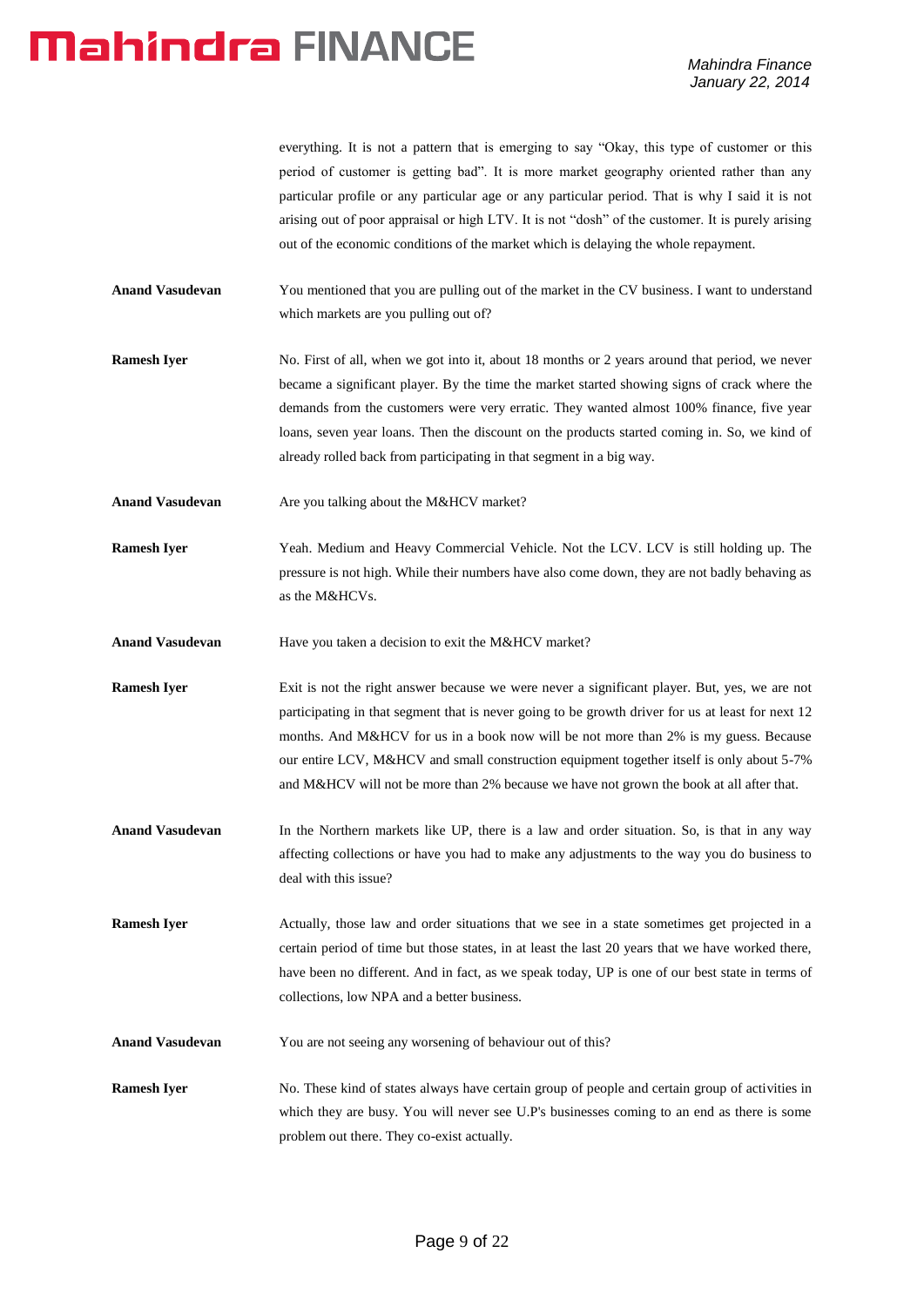- **Anand Vasudevan** And a final question is I would like to understand what will be the structural cost impact of the corrective actions that you have taken. You have said that you wanted to be closer to the customers. So, more field staff, perhaps more branches, more support staff. What will be the impact?
- **Ramesh Iyer** As far as support staff is concerned, I think we have already incurred it and you will see some cost of it already reflected in the third quarter. Nothing new is going to come in. As far as more branches are concerned, this are typically three people, four people sitting in one small office of 300-400 square feet. As a matter of fact, my understanding is the conveyance that we will save as a cost should offset the rent that we will pay for those branches. And beyond that, there is no new cost because the same set of people who are otherwise sitting in a branch 50-70 kms away will now move to a 25 kms away. So, there is no substantial increase in number of people. There is no new facilities provided to them. It is just that a new infrastructure in the form of a branch gets opened. We just have a rent of about Rs. 4000-5000 a month and the conveyance that we would save is in fact normally better than this but at least equal to this.
- **Moderator** Thank you. The next question is from the line of Hardik Shah from Birla Sun Life Insurance. Please go ahead.
- **Hardik Shah** Sir, I would like to find out about the write-off that was there in this quarter?
- **V. Ravi** Write-off includes the termination losses which is around 39 crores.
- Hardik Shah And what was the figure last year, in the previous quarter?
- **V. Ravi** Previous quarter includes bad debt. We have a policy every September and March. We provide for bad debt also which was 106 crores.
- **Hardik Shah** In the previous quarter? Okay.
- **Dinesh Prajapati** These figures are not technically comparable, uh.
- **Hardik Shah** Okay, got it, sir. Secondly, sir, what would be your portfolio mix be like as of now? And how would you see it in next say, one year?
- **Ramesh Iyer** When you say portfolio, I am assuming M&M, non-M&M would be kind of 47-48 M&M and 50-52 non-M&M. One minute, Dinesh is just pulling out a sheet. Is that right?
- **Dinesh Prajapati** Yeah.
- **Ramesh Iyer** And within that 45-47 that I said, 30 odd would be the auto sector portfolio and about 16-17% would be the tractor portfolio. On the other, either the 50-53, above 35 would be cars. You will have about 5-7% or 10% coming from the commercial vehicle construction equipment, including LCV, etc., and 8-9% will be from second-hand vehicle segment.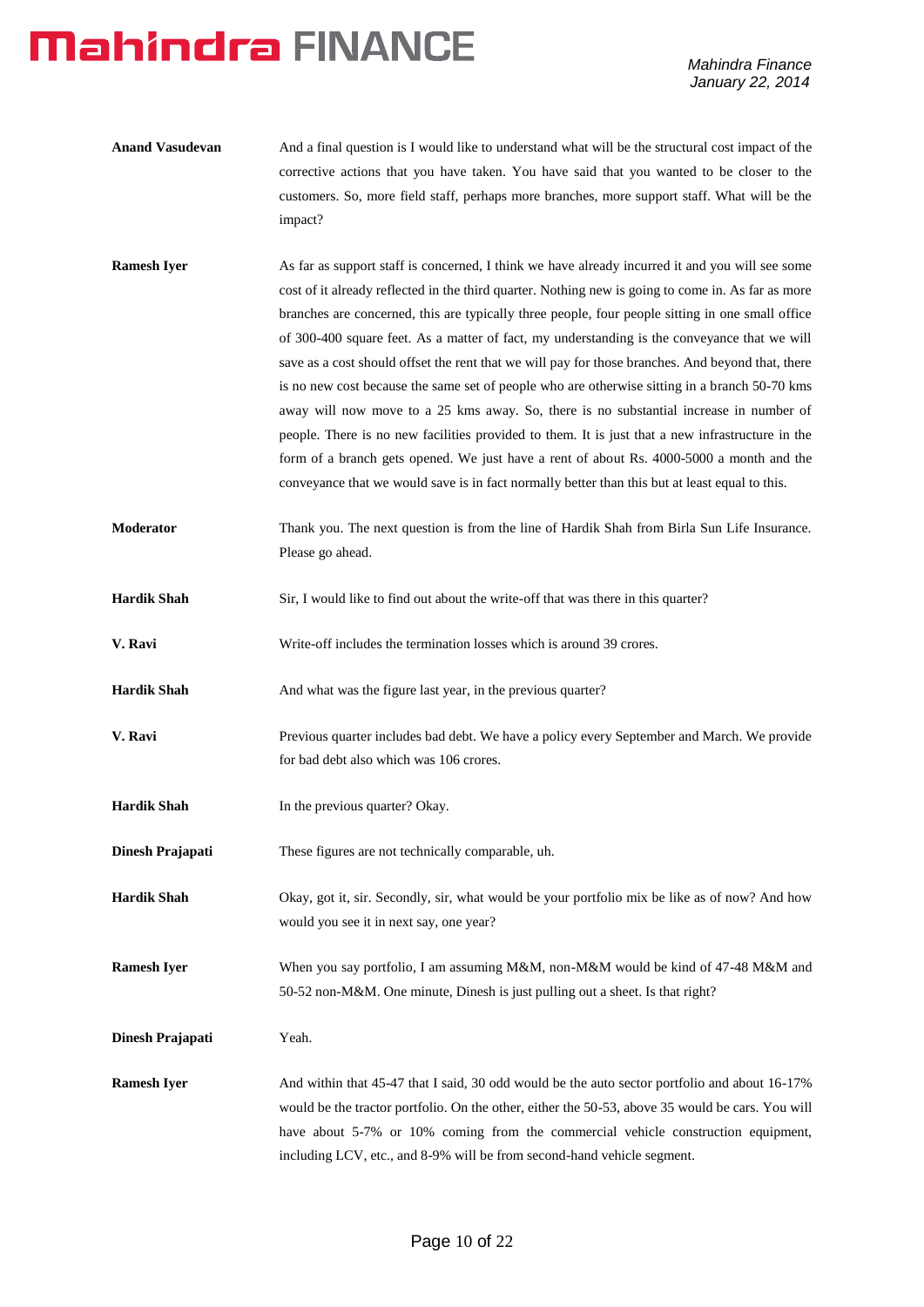| <b>Hardik Shah</b>     | Sir, lastly what would be the LTV that you have right now?                                                                                                                                                                                                                                                                                                                                                                                                                                                                                                                                                                                                                                                                                                                                                                                                                                                                                                                                                                                                                                                                                                  |
|------------------------|-------------------------------------------------------------------------------------------------------------------------------------------------------------------------------------------------------------------------------------------------------------------------------------------------------------------------------------------------------------------------------------------------------------------------------------------------------------------------------------------------------------------------------------------------------------------------------------------------------------------------------------------------------------------------------------------------------------------------------------------------------------------------------------------------------------------------------------------------------------------------------------------------------------------------------------------------------------------------------------------------------------------------------------------------------------------------------------------------------------------------------------------------------------|
| <b>Ramesh Iyer</b>     | 71%, I think.                                                                                                                                                                                                                                                                                                                                                                                                                                                                                                                                                                                                                                                                                                                                                                                                                                                                                                                                                                                                                                                                                                                                               |
| Dinesh Prajapati       | Yeah. 72%.                                                                                                                                                                                                                                                                                                                                                                                                                                                                                                                                                                                                                                                                                                                                                                                                                                                                                                                                                                                                                                                                                                                                                  |
| <b>Ramesh Iyer</b>     | 71-72.                                                                                                                                                                                                                                                                                                                                                                                                                                                                                                                                                                                                                                                                                                                                                                                                                                                                                                                                                                                                                                                                                                                                                      |
| <b>Hardik Shah</b>     | Sir, lastly what is the average cost of funds?                                                                                                                                                                                                                                                                                                                                                                                                                                                                                                                                                                                                                                                                                                                                                                                                                                                                                                                                                                                                                                                                                                              |
| V. Ravi                | 10.18                                                                                                                                                                                                                                                                                                                                                                                                                                                                                                                                                                                                                                                                                                                                                                                                                                                                                                                                                                                                                                                                                                                                                       |
| Dinesh Prajapati       | 10.2                                                                                                                                                                                                                                                                                                                                                                                                                                                                                                                                                                                                                                                                                                                                                                                                                                                                                                                                                                                                                                                                                                                                                        |
| <b>Hardik Shah</b>     | Sir, in a geography-wise focus are you doing any change or you will continue having a similar<br>focus in all the geographies?                                                                                                                                                                                                                                                                                                                                                                                                                                                                                                                                                                                                                                                                                                                                                                                                                                                                                                                                                                                                                              |
| <b>Ramesh Iyer</b>     | I think the business growth will come from non-Southern states largely and collection efforts<br>will be much higher on the Southern states as against the other geography.                                                                                                                                                                                                                                                                                                                                                                                                                                                                                                                                                                                                                                                                                                                                                                                                                                                                                                                                                                                 |
| Moderator              | Thank you. The next question is from the line of Ashwini Agrawal from Baroda Pioneer<br>Mutual Fund. Please go ahead.                                                                                                                                                                                                                                                                                                                                                                                                                                                                                                                                                                                                                                                                                                                                                                                                                                                                                                                                                                                                                                       |
| <b>Ashwini Agrawal</b> | Sir, just wanted to know how do you see your gross NPAs behaving because from 4.1 it has<br>jumped to 5% in the quarter. Do you see it going down in the next quarter to around a 4.5% or<br>will try to maintain this level?                                                                                                                                                                                                                                                                                                                                                                                                                                                                                                                                                                                                                                                                                                                                                                                                                                                                                                                               |
| <b>Ramesh Iyer</b>     | Last quarter when we were asked this question, we did say that the worst it could go is up to<br>five and we have had very worst experiences maybe 5-7 years back when it had gone to 10 and<br>11 and we said we do not see that they were coming back.                                                                                                                                                                                                                                                                                                                                                                                                                                                                                                                                                                                                                                                                                                                                                                                                                                                                                                    |
| <b>Ashwini Agrawal</b> | Sir, I am talking about little recovery. Is it possible? Have you for Q4?                                                                                                                                                                                                                                                                                                                                                                                                                                                                                                                                                                                                                                                                                                                                                                                                                                                                                                                                                                                                                                                                                   |
| <b>Ramesh Iyer</b>     | Clearly, the answer is "yes" for the simple reason that all this lending is backed up by<br>collateral and as I repeatedly say, "they are not market-share purchases". The LTV is only 70%<br>and they are not accounts where there are absolutely no movements. It is just that the delay in<br>recovery arising out of the current market conditions. We do not want to be in a hurry to say,<br>"Okay, we want to make all these corrections in this quarter", and therefore collect money or<br>repossess vehicle will not be our approach. We are very clear that this will need patience and<br>time because the cash flows have just about started coming. The market conditions are just<br>about improving. We will put in our best efforts through various resources that we have<br>created in these three months. Repossessions will only be done in extreme cases where we<br>think customer has absolutely no ability to repay or the asset is getting misused as otherwise,<br>we will partner and collect the money. But we will not reschedule a single contract, even if we<br>have to explain this level of an NPA at any point of time. |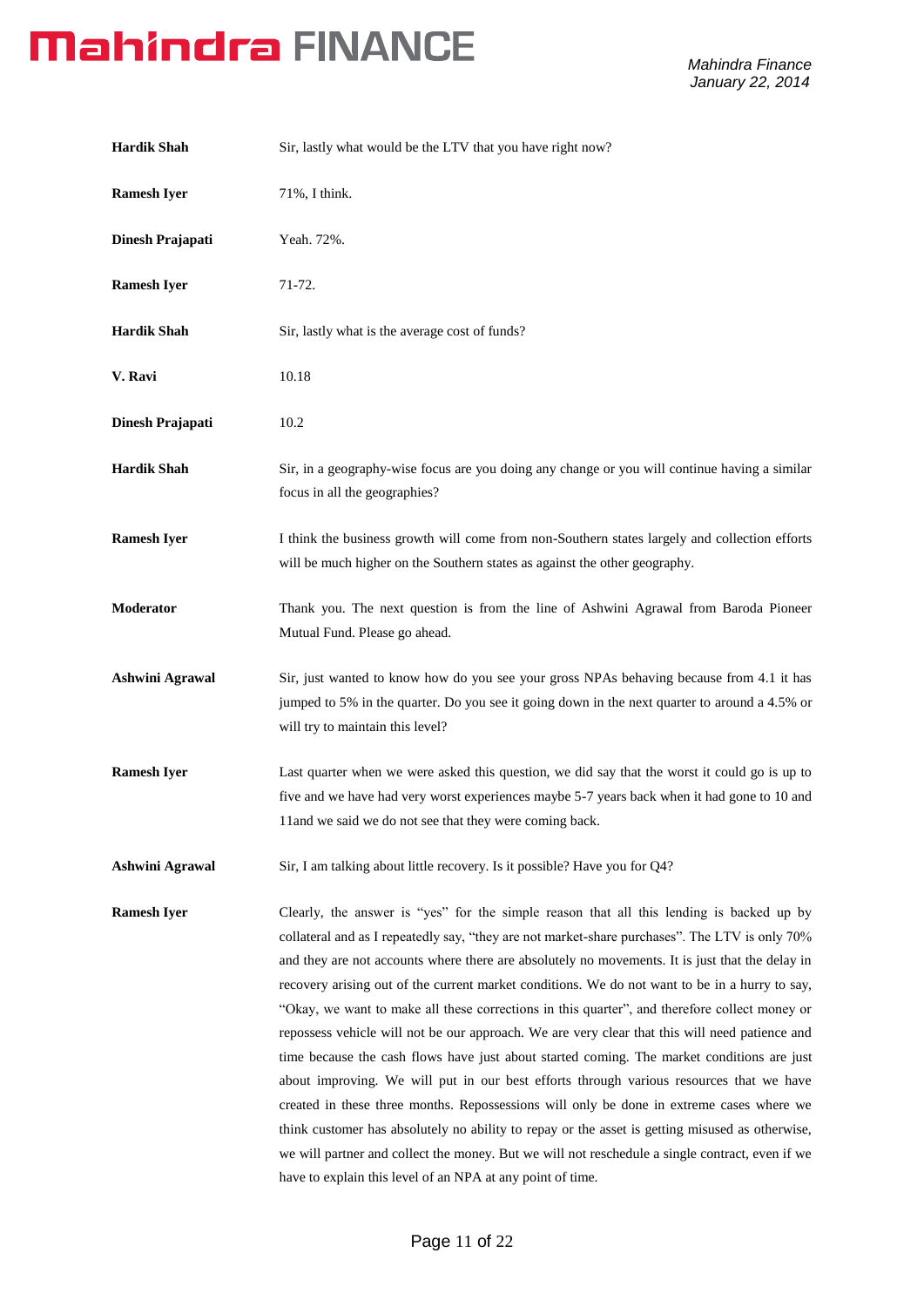| <b>Ashwini Agrawal</b> | Sir, as you had mentioned earlier, election time is not a very good time for a financial. So, do<br>we see some decline in the loan growth as compared to what you have done over LTV?                                                                                                                                                                                                                                                                                                                        |
|------------------------|---------------------------------------------------------------------------------------------------------------------------------------------------------------------------------------------------------------------------------------------------------------------------------------------------------------------------------------------------------------------------------------------------------------------------------------------------------------------------------------------------------------|
| <b>Ramesh Iyer</b>     | The elections would naturally spill over to next year, sometime in May or so and they are not<br>going to be kind of more than a month phenomenon. I think it is not right to take a view on the<br>whole year based on one election. But who knows? The outcome of the election will decide the<br>direction for the country and therefore direction for the people who participate in that.                                                                                                                 |
| <b>Ashwini Agrawal</b> | Another question. Is there any kind of a feeling in the rural area that the government might<br>come with a loan waiver or something like that which can hamper your operations and others<br>too?                                                                                                                                                                                                                                                                                                            |
| <b>Ramesh Iyer</b>     | No, but loan waiver, even if they come, that has not hampered us ever because that is a very<br>low-end financing like micro-finance kind of equivalent. Loan waivers are never given to<br>people who bring in 25% margin money and margin money values are about Rs. 1-1.5 lakhs.<br>These are all collateral assets worth Rs. 4 lakhs and Rs. 5 lakhs; they are not the loan waiver<br>farmers or customer. They are marginal farmers the small micro finance borrowers who<br>borrowed Rs. 10,000-20,000. |
| <b>Ashwini Agarwal</b> | Sir another thing, can I know what was their interest income right back because of slippages?                                                                                                                                                                                                                                                                                                                                                                                                                 |
| <b>Ramesh Iyer</b>     | 40-odd crores.                                                                                                                                                                                                                                                                                                                                                                                                                                                                                                |
| Moderator              | The next question is from the line of Shrey Loonker from Reliance Mutual Fund. Please go<br>ahead.                                                                                                                                                                                                                                                                                                                                                                                                            |
| <b>Shrey Loonker</b>   | Just wanted to understand, you mentioned that there was some geographical misbalance<br>because of which there was a timing issue in $Q3$ , but within the same geographies where you<br>had a cash flow pressure there were not any other product lines where you see some pressure<br>because in your opening remarks you did mention, except M&HCV                                                                                                                                                         |
| <b>Ramesh Iyer</b>     | M&HCV and 3 wheelers and the small sub after.                                                                                                                                                                                                                                                                                                                                                                                                                                                                 |
| <b>Shrey Loonker</b>   | But they would not essentially be part of the same rural cash flow chain right because the<br>LCVs and the small 3 wheelers and all                                                                                                                                                                                                                                                                                                                                                                           |
| <b>Ramesh Iyer</b>     | No, I thought I clarified it, M&HCV has nothing to do with rural cash flows. Everything is to<br>do with the current economic condition. As far as the 3 wheeler and the small sub after<br>products are concerned, they are like tractors, like pick up related to the rural cash flows.                                                                                                                                                                                                                     |
| <b>Shrey Loonker</b>   | But Sir is there anything that leads you to suggest that this customer segment by itself is<br>coming into a somewhere the retail end of the rural that seems to be kind of slowing down?                                                                                                                                                                                                                                                                                                                     |
| <b>Ramesh Iyer</b>     | Let us look at it like this, we have $2.7-3$ million customers and we are talking of $50,000$ cases<br>delinquent, so I think it is not judgmentally correct to say that one segment is going into that                                                                                                                                                                                                                                                                                                       |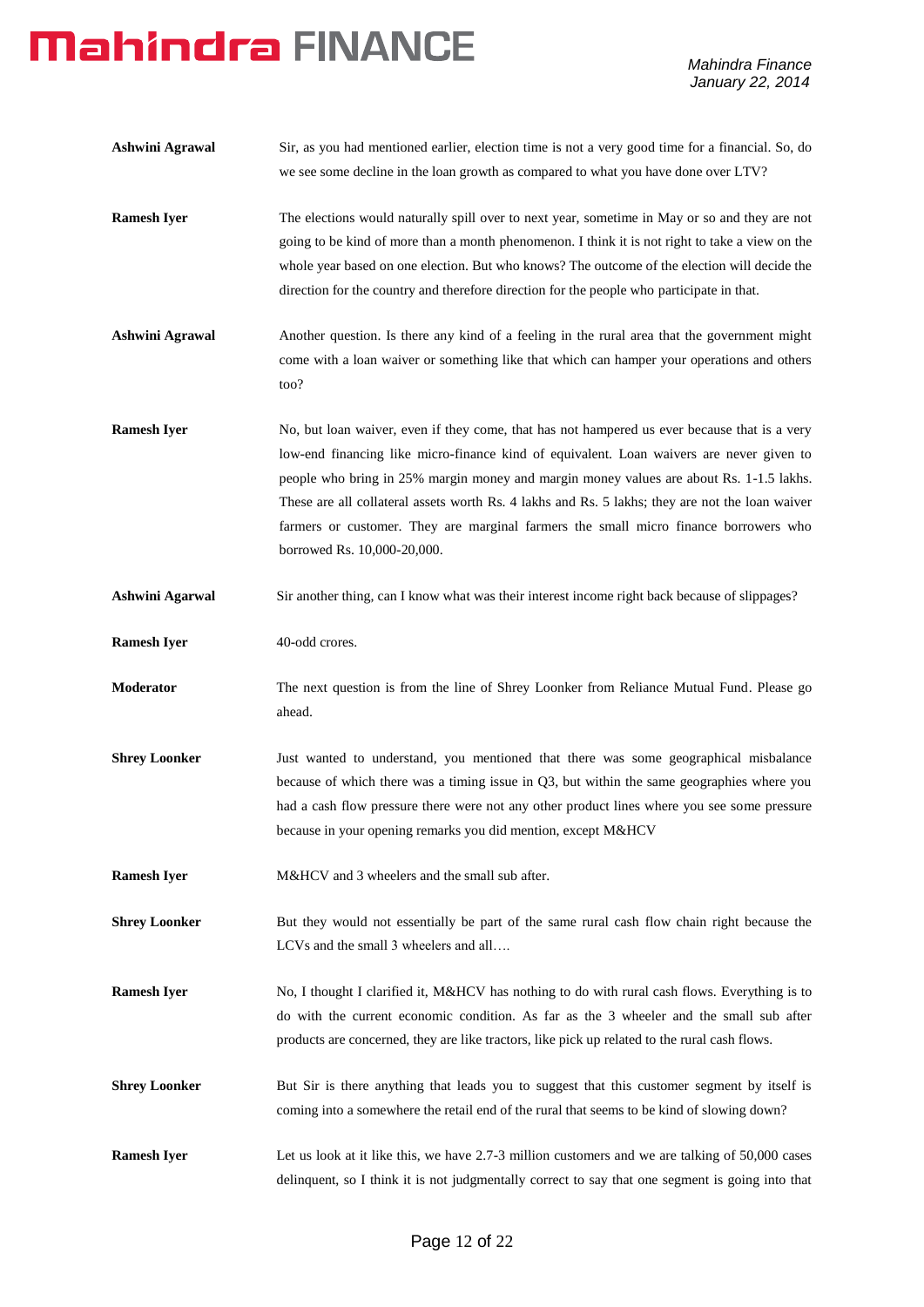direction. Okay, that is one and I also said that it is largely the pressure is in South and it is not all India phenomenon. And we had similar situation in the past where it is from North and not from South, so it is by historically one can see different geography at different point of times have behaved this way and they are purely related to market conditions because these products are need based products, they are not aspirational product. What is the alternative in rural India but for a 3 wheeler, but for a small vehicle in which people will travel? What is the alternative in rural India for transporting these loose goods from a point-to-point other than these vehicles? What is the alternative to tractors in the farm? What is the alternative to farm output being carried not by a tractor, trailer but by anything else. Our railways or our, the public transport systems do not support that there is an alternative, only when that happens one can see that this is an issue. In the current scenario, the acquisition cost on these goods are also very high. The operating costs have gone up, for them the fuel price is going up, interest cost has gone up and possibly the economy is not supporting the income side of that customer to that extent, therefore this temporary pressure.

**Shrey Loonker** And Sir any particular reason why North did not behave the way it supposed to in Q3?

- **Ramesh Iyer** North behaved extremely well, the way it was expected, except MP and Maharashtra, the soya price and cotton price, even though yields are out, the price did not get announced and even after the price got announced the cash flows were made only now. Like if you look at MP, the mandis were closed post-election and they just opened about a week back. As far as Maharashtra is concerned, cotton price was announced only yesterday but the good news is as last two three rounds the price was Rs. 2000, this time it is Rs. 4000, in spite of yield being higher. So, it is just a delay of cash coming into the hands of the farmer, from normally one would see this happen before mid-November and money starts coming in sometime end November to get the situation corrected. It has got delayed; obviously the delay would have been negotiating for a better price in Maharashtra and election in Madhya Pradesh.
- **Shrey Loonker** Sir just two more questions. One was except the food chain which is part of strictly the cash crop cycle; apart from that you are not seeing any significant slowdown in any of these geographical pockets?
- **Ramesh Iyer** No, as I told you in fact North has been a turnaround, so UP today is one of the best behaving state for us in terms of business and collection is concerned. Rajasthan is a great change that we are seeing. Bihar continues to hold well. It is the Southern state and it is not just this quarter, we have been saying this for the last 12 months that South is not behaving the way one would expect it to behave and we do see that unless that correction happens it will built up and now we are seeing at least Karnataka is opened up sometime from December. Andhra minus Telangana has behaving well with better crop. Tamil Nadu has started showing signs of improvement in January. So, we have to see how much more does this happen and how quickly does this happen.
- **Shrey Loonker** Sir this mining opening up in Karnataka at a margin, are you seeing some optic increase, some inch up in second hand asset prices or anything of that sort?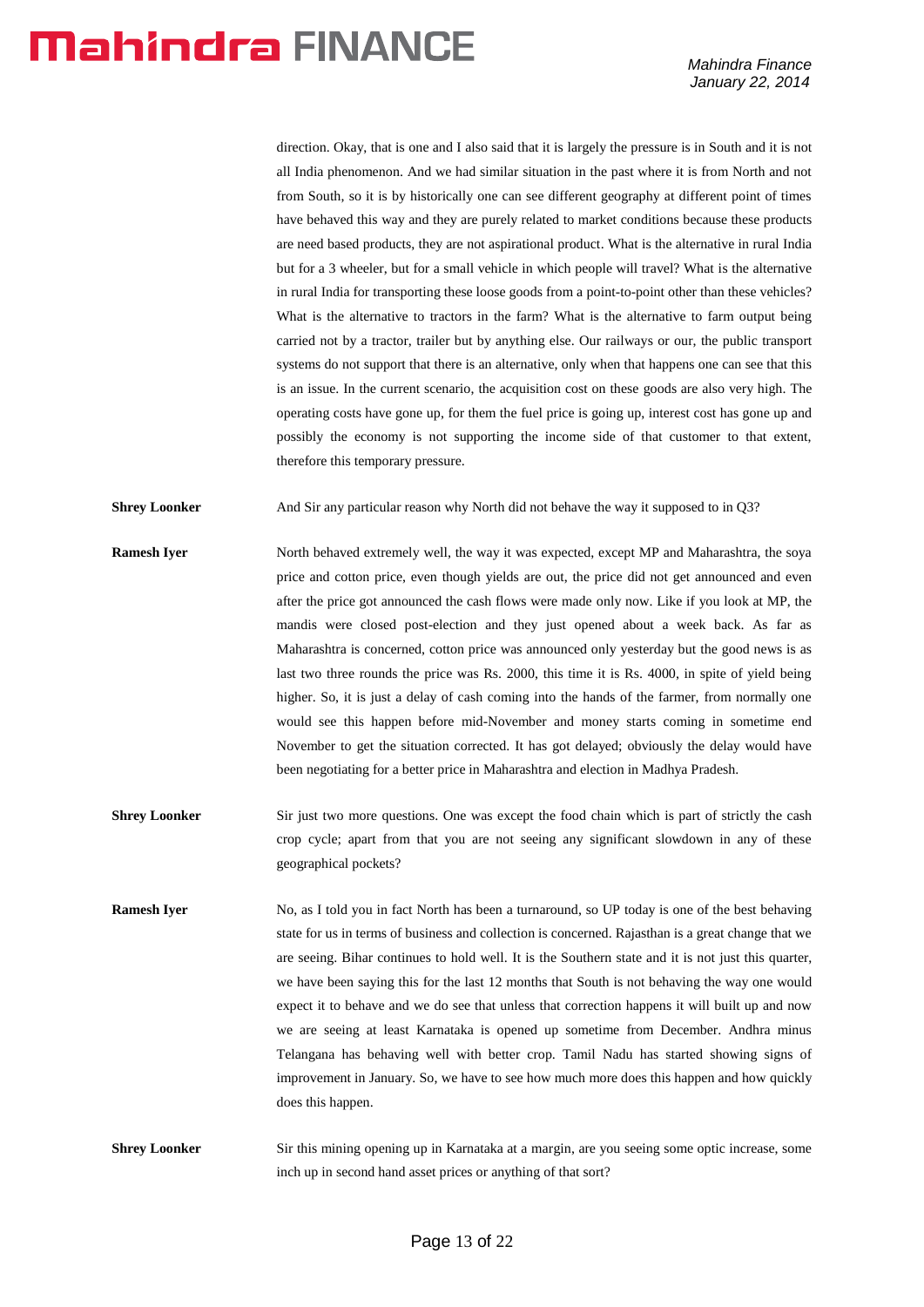| Ramesh Iver | I think I will immediately we will only see a better cash flow at least the existing vehicles will  |
|-------------|-----------------------------------------------------------------------------------------------------|
|             | get deployed better, therefore some collections will start happening and maybe some                 |
|             | outstanding bills of this contractors may get cleared but it will not immediately result into a big |
|             | new business because see you must understand even the contractors will be a little vary of          |
|             | investing in capital goods at this stage, unless this mining really opens up like before in a very  |
|             | big way. Because who knows when will again it get shut after 3 or 6 months. So, new asset           |
|             | purchasers are not able to over project and that is the reading I get from Ashok Leyland or Tata    |
|             | whenever they speak as well but existing operators or the contractors would feel better because     |
|             | at least the cash flows will start happening in the next couple of months.                          |

- **Shrey Loonker** And Sir on the pricing front of the eventual asset, could you just give us some price trend that you would have seen over the last 3 months in the first hand and in the second hand market? How have they moved directionally?
- **Ramesh Iyer** Actually January the prices have gone up from anywhere from 2.5-5% to even up to 9-10% for different product range. Pre-January it was a discounting market, the discounts were as high as 8-10% on certain products and even up to 5% on certain products. My personal opinion though is that even though the prices have gone up, if they see the volume pressure, it will come back in the form of a discount.
- **Shrey Loonker** And Sir would the prognosis of second hand asset prices correcting a little more than the first hand still true? The asset price deflation that we have seen in the first hand is it mimicking exactly the same, in a very linear fashion even in the second hand asset market?
- **Ramesh Iyer** No, it will not. See, whatever be the discount of new vehicle, it is in terms of the price, it is double the price of a second hand vehicle and in an economic condition like this people would like to use second hand vehicle rather than buying a new vehicle when they are not sure of their recovery or their freight price, etc., on the other side. So, typically what happens is, when you see second hand vehicle price dropped, you would see them that their vehicles which have been used more than normal. So, the second hand pricing is not just purely on the basis of age-toage, it is also on the application and the kilometer run. So, if a vehicle which is let us say sold after 3 years in a normal condition, it will be 60% of a new vehicle price. Now when the new vehicle is discounted by 10%, one would see in that situation a linear drop also in the second hand vehicle but if the second hand vehicle is now doing extra work because not too many new vehicles are being bought, when you then look at such a used vehicle the price will be little more dropped but it would have earned better.
- **Shrey Loonker** And Sir on the subvention part, do you expect the negotiations to gain because I presume even the OEM s are facing severe margin pressures, how do you see that kind of play out?
- **Ramesh Iver** It will play out geography-by-geography and product-by-product. Like if I go to Maruti and negotiate with them for their cars like Alto, etc I will get nothing. Because they are reasonably sure that the vehicle is being sold on its own and they do not really need to offer any major sub venture to anybody. But vehicles in which we have lost money, including in M&M suppose a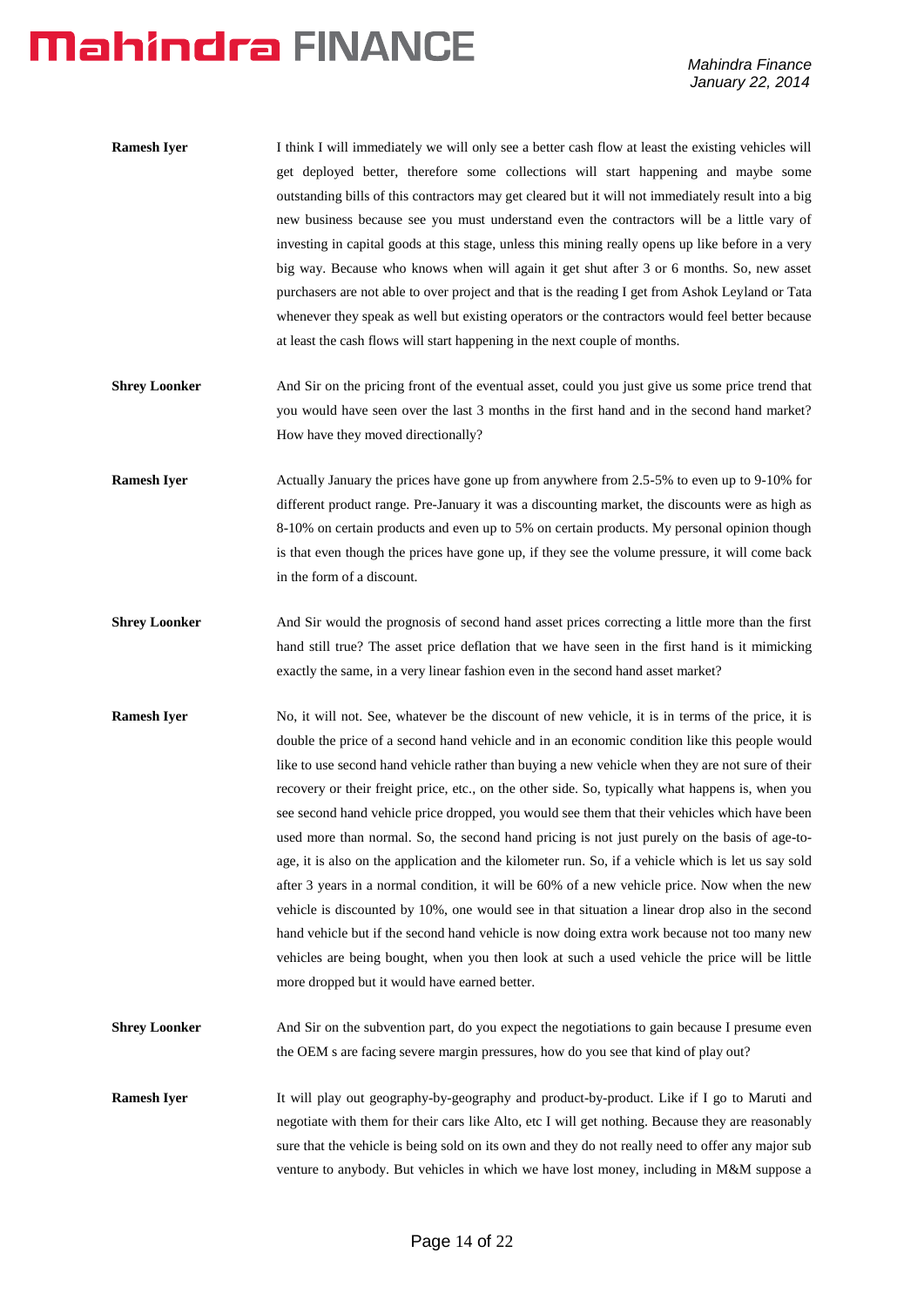vehicle like a Maxximo or A, B, C, D vehicle, we go and negotiate to say "sorry! we would not be able to support the product unless there is a protection"; surely one would give, like Tata will give for some of their vehicles. So, we have to be very choosy about product and manufacturer and the location where our importance is higher for their growth.

- **Shrey Loonker** So, this process would have always been on in the last 9 months right? We should not read it as the efforts are intensifying in Q3?
- **Ramesh Iyer** No, nothing new and nothing substantially change has happened. It is just that the pressure from our side will be little more higher, having seen some factual figures to now go and tell them that it is as high or even higher than we expected, so we need this very urgently.
- **Moderator** The next question is from the line of Anish Tawakely from Barclays. Pleased go ahead.

Anish Tawakely Sir I actually am a little bit confused about whether the stress is due to weak sentiment or actual weak cash flow? And if it is sentiment, I can understand consumers delaying purchases because of sentiment, I am a little confused as to why they should not make payments against because of sentiment?

- **Ramesh Iyer** So, let us take Maharashtra and MP under the sentiment category. The crop is in hand, today we know even the cash will come because the price is also is announced but 15 days back crop was in hand, price was unknown. The sentiments were positive because yield was extremely good but willingness to pull out the money in pocket was not sure because he wanted to see at what price his crops is going to be sold and therefore how much more money he is going to have. That is what drives the cash flow out from the pocket when I say sentiments are positive but repayment is not happening because they want to see the actual cash flow.
- Anish Tawakely And the other thing I mean how does this work, right? I mean these are MSPs so they are support price; they are actually not procurement prices. The sale is made to a private party, it is not really made to the Government?
- **Ramesh Iyer** Yes but he may not be made to the Government but Government price is what he will also get when he sells to whomsoever. He is not going to sell it at lower than that.
- Anish Tawakely So, he is just sitting on the goods?

**Ramesh Iyer** Yes this is what has happened. You take soya, only about a week back or so the mandis have opened.

**Anish Tawakely** See, actually the reason I am pushing on this is the following, we are saying that, "look we are not re possessing vehicles because the repossession would mean that you just repossessed them and their market price is lower". How do we know that the customer is not being smart and saying "hey let them repossess it, the value of the vehicle is less than the loan", do we really have that much visibility into their cash flows as to whether they have the cash or they do not have the cash, we would not really know right?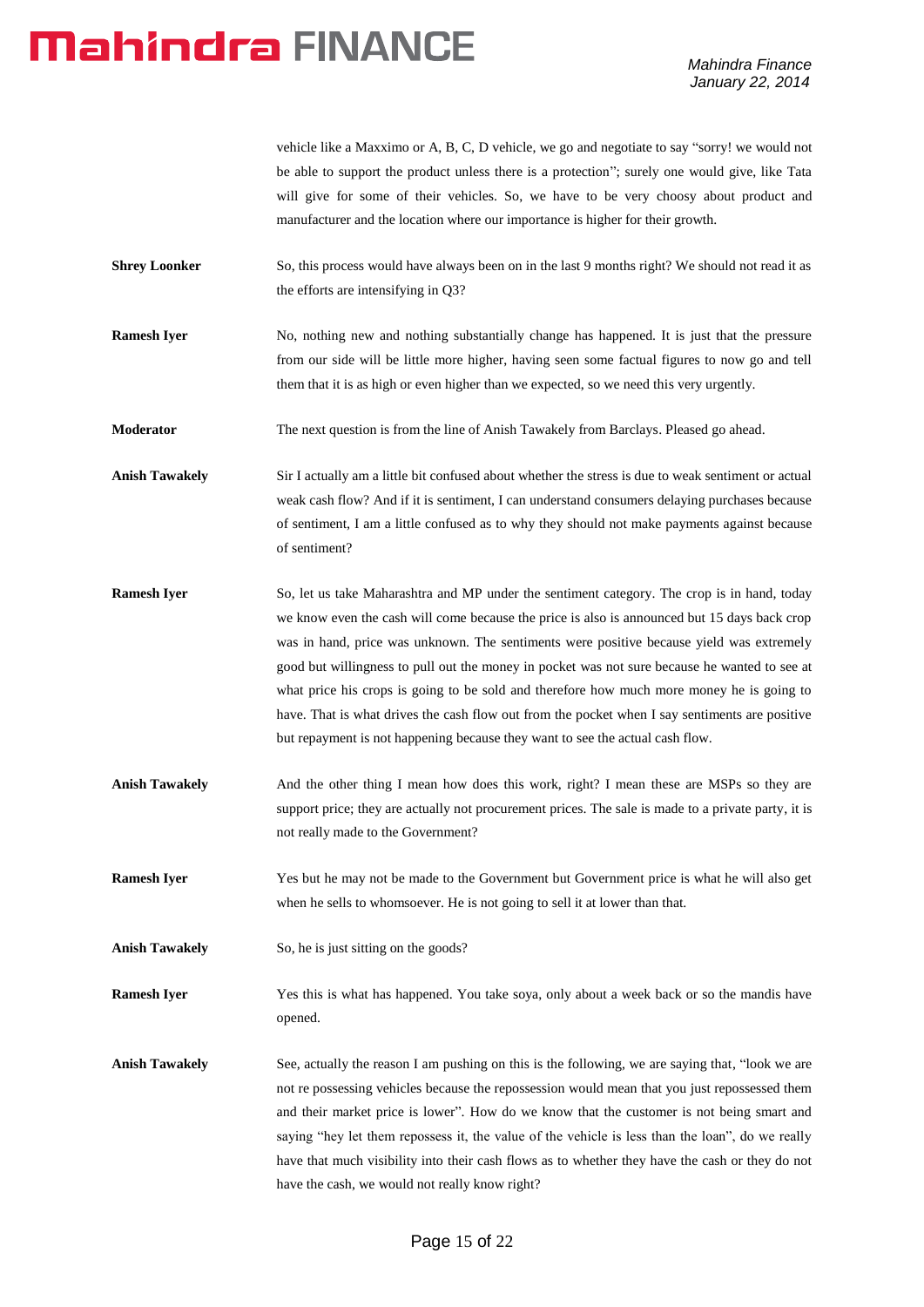| <b>Ramesh Iver</b> | Why we would not know? We are meeting him every month to collect our installments and we           |
|--------------------|----------------------------------------------------------------------------------------------------|
|                    | are in the local market. You ask me about any market more even into detail absolute district       |
|                    | level, we will provide you information on particular information that you may want. Let me         |
|                    | clarify just one more thing, first time in our 18 or 20 years of this business we are facing this. |
|                    | That is why I am making this debate.                                                               |

- **Anish Tawakely** So, you are absolutely confident that there could be no situations where the customer has sold his produce, have the cash and is not making the payment.
- **Ramesh Iyer** Let us be clear. There is not just one customer who is in this business in that area, so if one person is selling and not paying, many more would have sold and somebody would have paid. I can understand if every customer is unique, then you will not know but it is a cluster. If you go to the soya belt of MP there will be thousands of farmers who are selling their soya, how can one person tell you that I have not still sold, when 999 have sold there.
- **Anish Tawakely** And what would be sort of the pipeline of earlier stage delinquencies if you were to look at like because your NPL recognition is 5 months, what would be the delinquency levels at 120 days, 140 days or something like that, which could become NPL?
- **Ramesh Iyer** We did some working when it becomes 90 days let us say. The gross NPL from a current 4.7, I mean that time it was 4 would have moved up to 6-6.5. Maybe, now 4.7 may go up to 7. So 2% increase one can look at when the delinquency drop from, see another thing one should also know that when somebody is putting in 25% money. Normally first 90 days he is not highly delinquent. Because he also needs to ensure that his margin money, recovery must happen in case he loses the vehicle. It is only from the  $5<sup>th</sup>$ ,  $6<sup>th</sup>$  or  $7<sup>th</sup>$  month when he is not able to hold on continuously through the cash flow that the delay starts. I think you will be surprised if you look at our NPL accounts, they are not absolute non-payment forever. They are not able to meet the installment obligation and we have taken a view not to reschedule any contract. Otherwise technically this 3 year contract that we give to somebody, his expectation is can you make it 48 months and bring down my EMI to some level. So that I service it fully and we will not have an NPL. But having contracted for 36 months we do not want to reschedule, we rather live with an NPL and collect as much as he can pay and come out of it as and when he pays it rather than rescheduling and getting into a mess.
- **Anish Tawakely** In the past cycles have second hand prices dropped as much as they have this cycle or this particularly severe?
- **Ramesh Iyer** We have had similar experiences at different point of time for different products. See even now the second hand prices have dropped for commercial vehicles substantially. Maybe the 3 wheeler, maybe the sub-0.5 tonne vehicle, it is not dropped for Boleros or pickups or cars. They have not dropped as badly
- **Moderator** Thank you, the next question is from the line of Sudhanshu Asthana from Axis Mutual Fund. Please go ahead.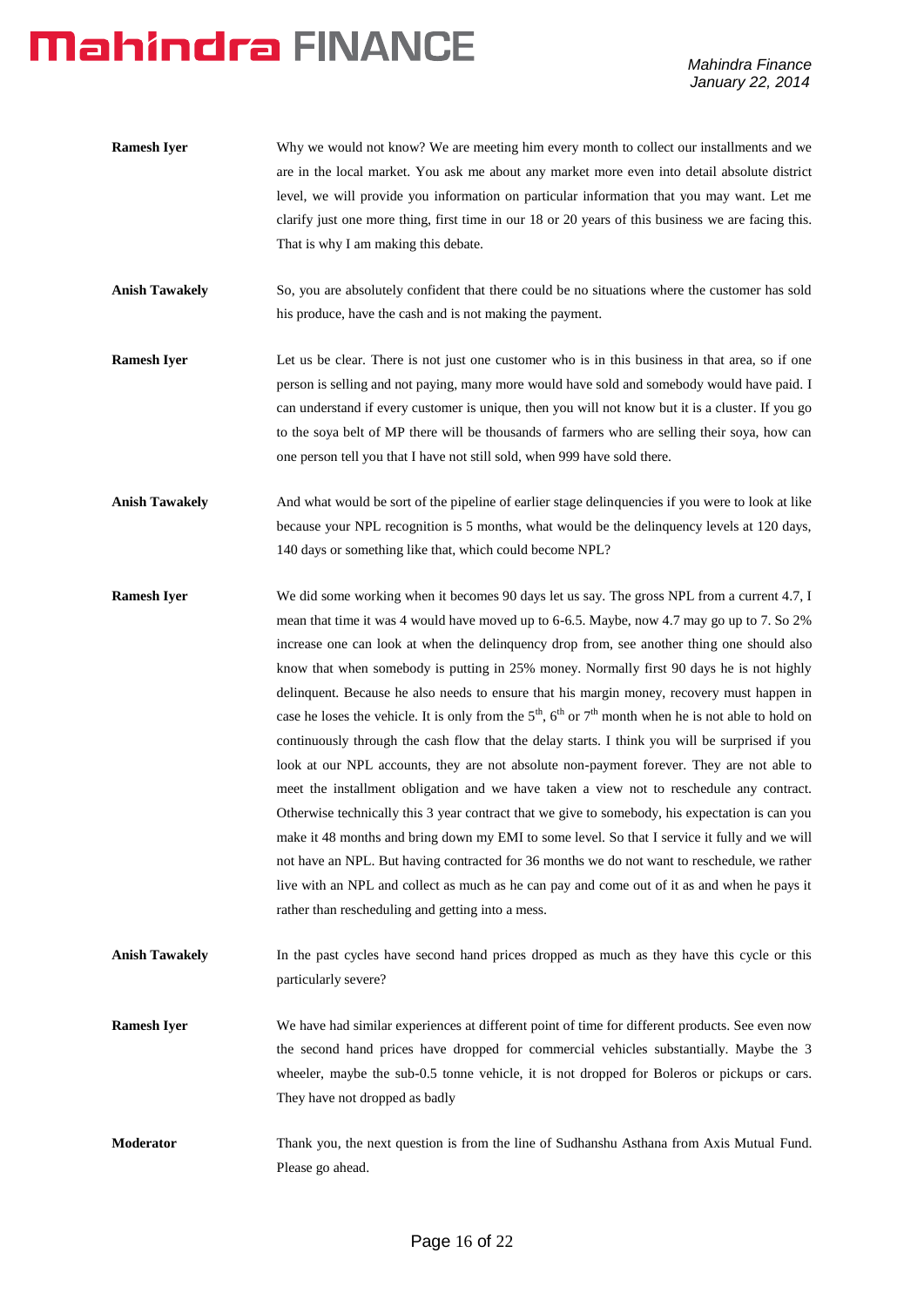| Sudhanshu Asthana  | Just wanted to get a sense, this gross slippages and NPAs plus the write-offs, how much of is<br>CVs and how much of it is because of the other product lines? Can you give some sense on<br>that?                                                                                                                                                                                                                                                                                                                                                                                                                                                                                                                                                                                                                                                                                       |
|--------------------|------------------------------------------------------------------------------------------------------------------------------------------------------------------------------------------------------------------------------------------------------------------------------------------------------------------------------------------------------------------------------------------------------------------------------------------------------------------------------------------------------------------------------------------------------------------------------------------------------------------------------------------------------------------------------------------------------------------------------------------------------------------------------------------------------------------------------------------------------------------------------------------|
| <b>Ramesh Iyer</b> | You want to know byproducts of                                                                                                                                                                                                                                                                                                                                                                                                                                                                                                                                                                                                                                                                                                                                                                                                                                                           |
| Sudhanshu Asthana  | I just want to see that whatever accrual of NPAs has happened, see you have taken some<br>amount of write offs and there is some amount of gross NPAs so write-offs are getting knocked<br>off from the NPA gross.                                                                                                                                                                                                                                                                                                                                                                                                                                                                                                                                                                                                                                                                       |
| <b>Ramesh Iyer</b> | I can give you some flavor on it. Let us say, if Rs. 100 is written-off totally, I would estimate<br>that 3 wheeler than that sub-0.5 tonne vehicle which I said Maxximo and ACE kind of a<br>vehicle and the heavy commercial vehicle which contribute to at least 60-70% of that write-<br>offs.                                                                                                                                                                                                                                                                                                                                                                                                                                                                                                                                                                                       |
| Sudhanshu Asthana  | And what about the accruals of gross NPAs which has happened?                                                                                                                                                                                                                                                                                                                                                                                                                                                                                                                                                                                                                                                                                                                                                                                                                            |
| <b>Ramesh Iyer</b> | It will again, you will have CV as one of the highest because if you have not reposes all of that<br>portfolio as I said so even though the portfolio is coming down, we have not kind of corrected<br>the whole portfolio either by repossession or say.                                                                                                                                                                                                                                                                                                                                                                                                                                                                                                                                                                                                                                |
| Sudhanshu Asthana  | I just wanted to understand write offs plus gross NPAs, if you are saying CVs or something<br>like that?                                                                                                                                                                                                                                                                                                                                                                                                                                                                                                                                                                                                                                                                                                                                                                                 |
| <b>Ramesh Iyer</b> | See after all the sector if you kind of put, I mean all geography taken together. Let me first give<br>you by geography. I think four South states contributes to about 45% of our total NPA at this<br>stage because of the current conditions being there for the last 10-12 months which is now<br>some signs of improvement is visible. Now within this if you see, CV by value itself they will<br>be the highest, therefore they may be 10-12% of the total NPA. You may have within auto<br>sector product; people have everything from pick up going up to 3 wheeler will be 8-10%. The<br>tractors are showing signs of improvement may be 5-6%, would be tractor of this. And you will<br>have cars which are also in the same range of about 7-8%, but within cars if you look at<br>commercial application v/s personal cars segment, there could be a different percentage. |
| Sudhanshu Asthana  | I think idea which we were trying to get was that if you look at the delta of the NPA formation,<br>just wanted to get a sense that the recognition of cash flow was not there and CTO more on the<br>CV and may be on the ACE type of vehicles. So let us understand that going over the next 2, 3,<br>4 quarters, the accrual which will happen on the NPA.                                                                                                                                                                                                                                                                                                                                                                                                                                                                                                                            |
| <b>Ramesh Iyer</b> | According to me if we do not get into heavy commercial business, the decision that we have<br>taken, one would see correction there because we do not expect next 12 months any change in<br>the commercial vehicle behavior. And therefore one would see drop of NPA, absolute value<br>because they are heavy priced products and we are not into that in a big way. So far as the other<br>products are concerned whether it is car, whether it is pick up, whether it is AS type vehicle,<br>the geography in which we work, sentimentally will be driven by what is been the monsoon,                                                                                                                                                                                                                                                                                               |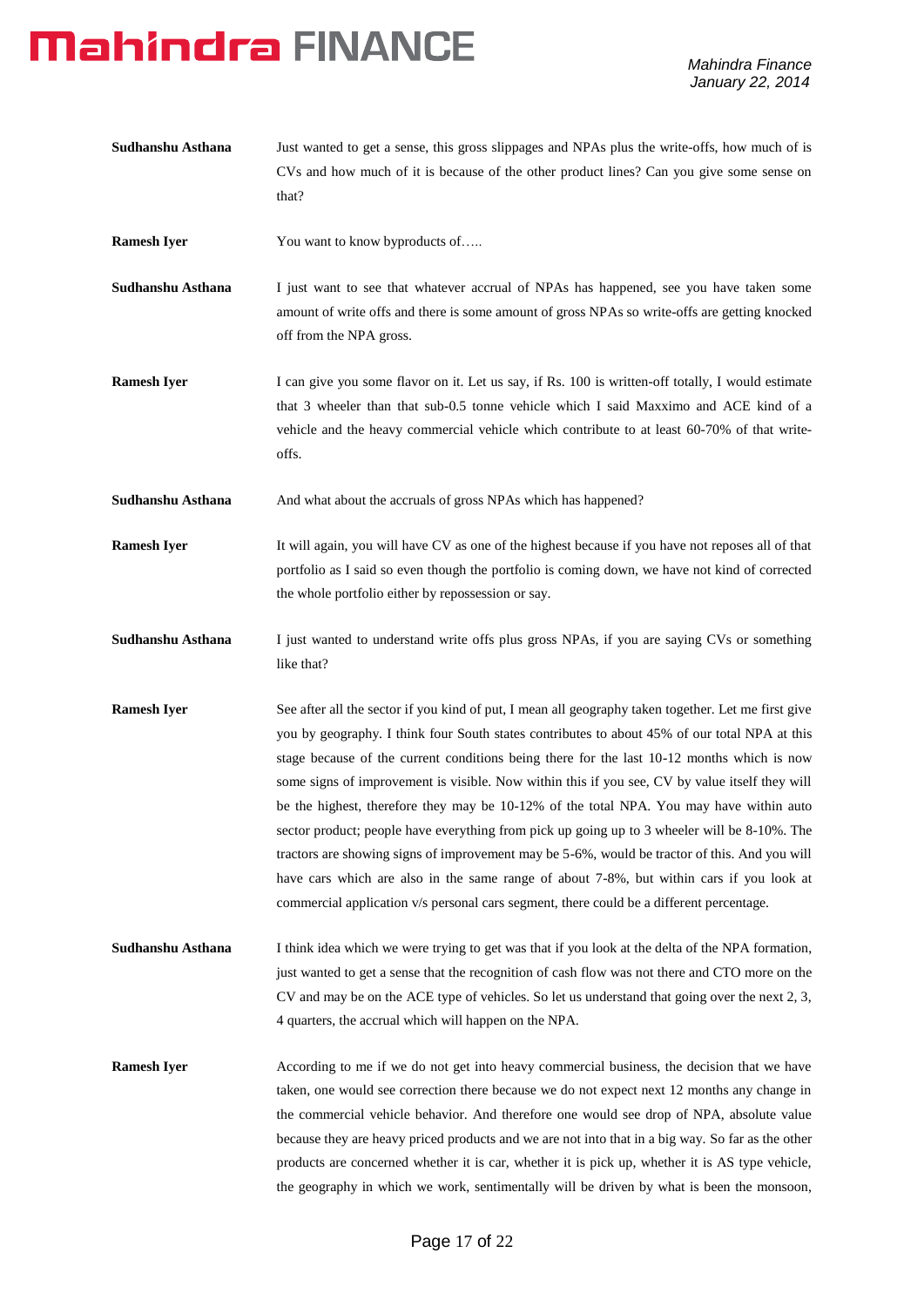what has been the crop output, and what is been the economic activity which uses these products. They are not historically very different except geographically they will keep switching.

- **Sudhanshu Asthana** So what I was trying to understand is the CV market is bad, so most of your CV, loans are in a segment where the system itself is bad. Just trying to get a sense that as an accrual of 300 crores plus of gross slippages plus your write-offs, how much is the onetime kind of an impact because if you are not going to disburse more CVs and because you have recognized more CVs, how much is that onetime impact? You will recover money later on but from a cash flow perspective all the things just slipped in to gross NPA, they should be recovered if the cash flows come back.
- **Ramesh Iyer** According to me, 70% of this will see correction in the next 3 months, 6 months kind of a thing as Southern markets starts improving. The 30% of it will see improvement only if the overall economy improves which is commercial vehicle based.
- **Moderator** Thank you. The next question is from the line of Manish Chaudhary from IDFC Securities. Please go ahead.
- **Pramod** Sir this is Pramod here. My first question pertains to the tractor segment. This as a user segment has grown by more than 25% YTD and how do you see this segment growth? And because your financing will also depend to a great extent on the underlying industry growth, what is your view on the 4th quarter and probably for even the next fiscal?
- **Ramesh Iver** See the tractor sales, I am just talking about the sales even in the  $3<sup>rd</sup>$  quarter, the registered sales was good of tractor. And that is coming from a good harvest therefore better use and local application. Even though no major projects, etc., are announced, the tractor in terms of its application at the haulage local is still continuing to happen which is why even I said in our tractor portfolio we have seen an improvement in terms of overall collection and reduction of an NPA is concerned. But again it is very important to understand. I am repeating this over and over that a geographical split is a must to understand that even in South, even the tractor sales have not been as attractive as the overall country's sales have been. And like wise, therefore the collections are also reflective of the same by geography. But will it forever remain like this? No because if you look at 18 months back, may be the North did not show so much signs of demand as well as collection from those segments. And South was doing well. So I think cyclically, when things do not go well, in different geographies you have different behavior at different point of time. In our case at least it is after very long that South has behaved this way. And it has behaved for a longer time, this time you can see every company which is South based business or South based recovery you will see this issue being faced by them. I was just looking at Ashok Leyland's number, for the last three quarters they have not done well because they are so very South based in terms of their market share. So the market seems to be not still improving for showing corrections. The visibility at least from mid-December and then after Pongal the clear visibility is positive on South. At least Karnataka surely because some mining activities are recommenced, rains were kind of average plus. So I think Karnataka is the first to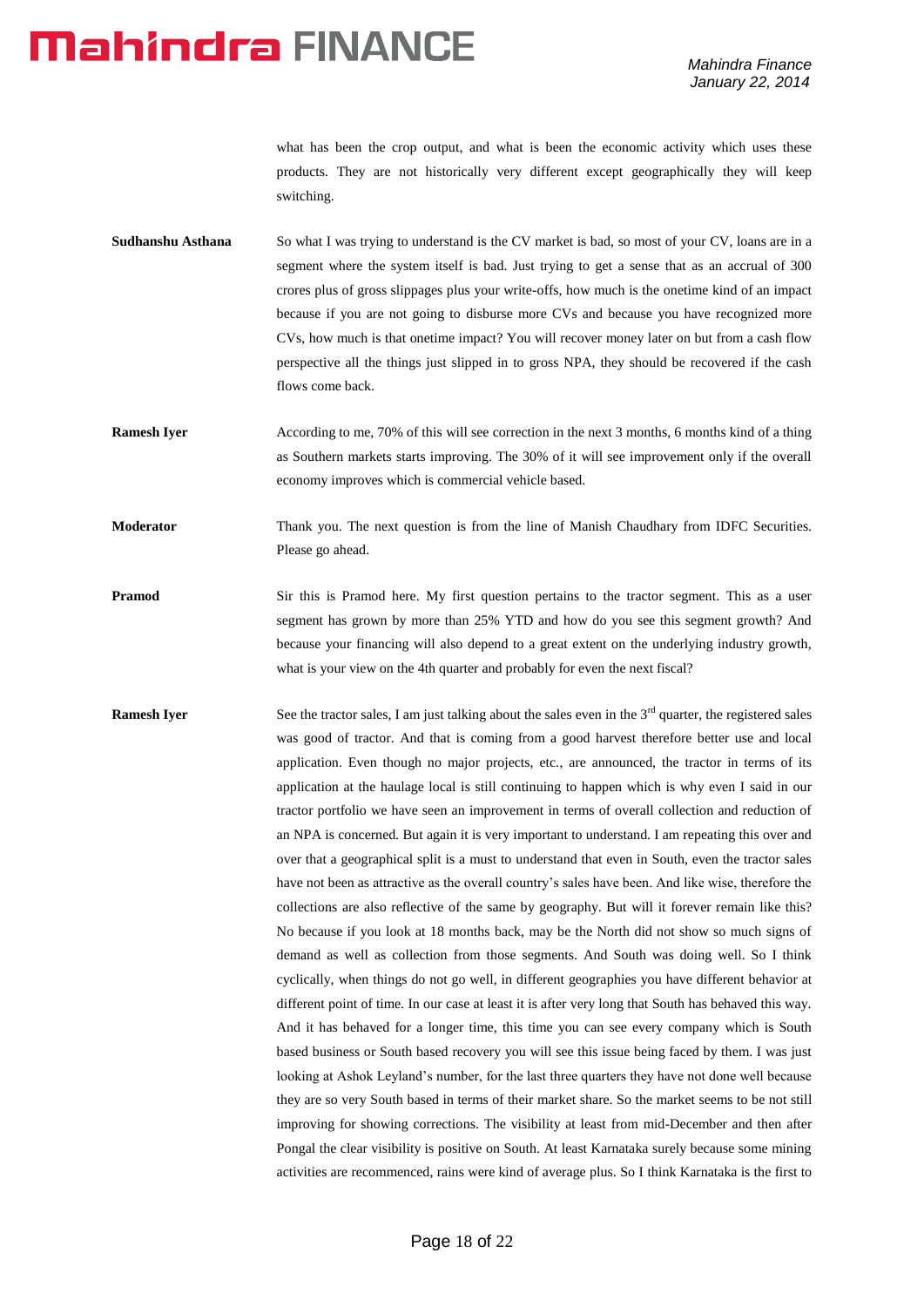show the correction. Andhra is the second to show the correction minus the political belt. Andhra has shown correction. Kerala had something very unique at least what we saw was from our profile of customer, that people, the Gulf money of salaried people which got impacted about 12-18 months back. And all resorted possibly to pledge gold and borrow. Unlike other states, where people take from money lender, Kerala people pledge gold and borrow for their needs. And they have first repaid those installments when the money flow started. And which has what has created over due in the books of people who are in asset financing in Kerala and we have already started seeing correcting those. No sooner they have finished that loan, they have started repaying this loan. So there are different phenomenon installed which is working. Tamil Nadu is the last to react positive because if they had problems of farmer, they had drought in 30-40 districts. At this time around Cauvery water flow is good. The monsoons have been average. I will not say very good but I have told the paddy prices is good, sugarcane is expected to be good, so Tamil Nadu will also show signs of correction and the sentiments are positive.

- **Pramod** So, in a way, next year South may play part in terms of demand recovery and help the tractor growth.
- **Ramesh Iyer** I would think so but from commercial vehicles side, South is a big market and they will not play a part because overall economy has to improve for commercial vehicles to do well.
- **Pramod** And how would you look at the second hand tractor market because you talked about second hand prices for commercial vehicles and everything as a trend but in tractors any signs of price trends what you are looking in the second hand tractor market at this point of time.
- **Ramesh Iyer** See second hand, unlike in cars and pickups and all, application of second hand and new vehicle is to the same application. In tractors, the application is all different. So, therefore second hand tractor price will always be guided by the quick ability to recover that money through application. Like for example, normally people buy second hand tractor for hiring purposes or haulage purposes and less for farming purposes full time. And you will always see that is how the price pressure is. Even when we repossess and sell a tractor, if a tractor is bought by a farmer for his farming, the price is much better because he is willing to live with the tractor for 7 and 9 years because pure farm application life is 9 years. And no sooner is most to haulage application the life is 3 years. So, what he does is, he bargains for a shorter period loan of 1 year and 2 year, even in second hand financing of tractor and also prices it accordingly but extremely uses it and recovers all his money. So, the pricing of tractor unlike UV or whatever is not by product but it is by application.

**Moderator** The next question is from the line of Amit Ganatra from Religare Invesco. Please go ahead.

**Amit Ganatra** Just two questions from my end. One is that, in the past you have mentioned that whenever there is a drop in collection efficiency that is the time you will see slowdown in terms of growth, so now basically would you guide that there should be some sort of slowdown in at least in products whereby there has been drop in collection efficiency?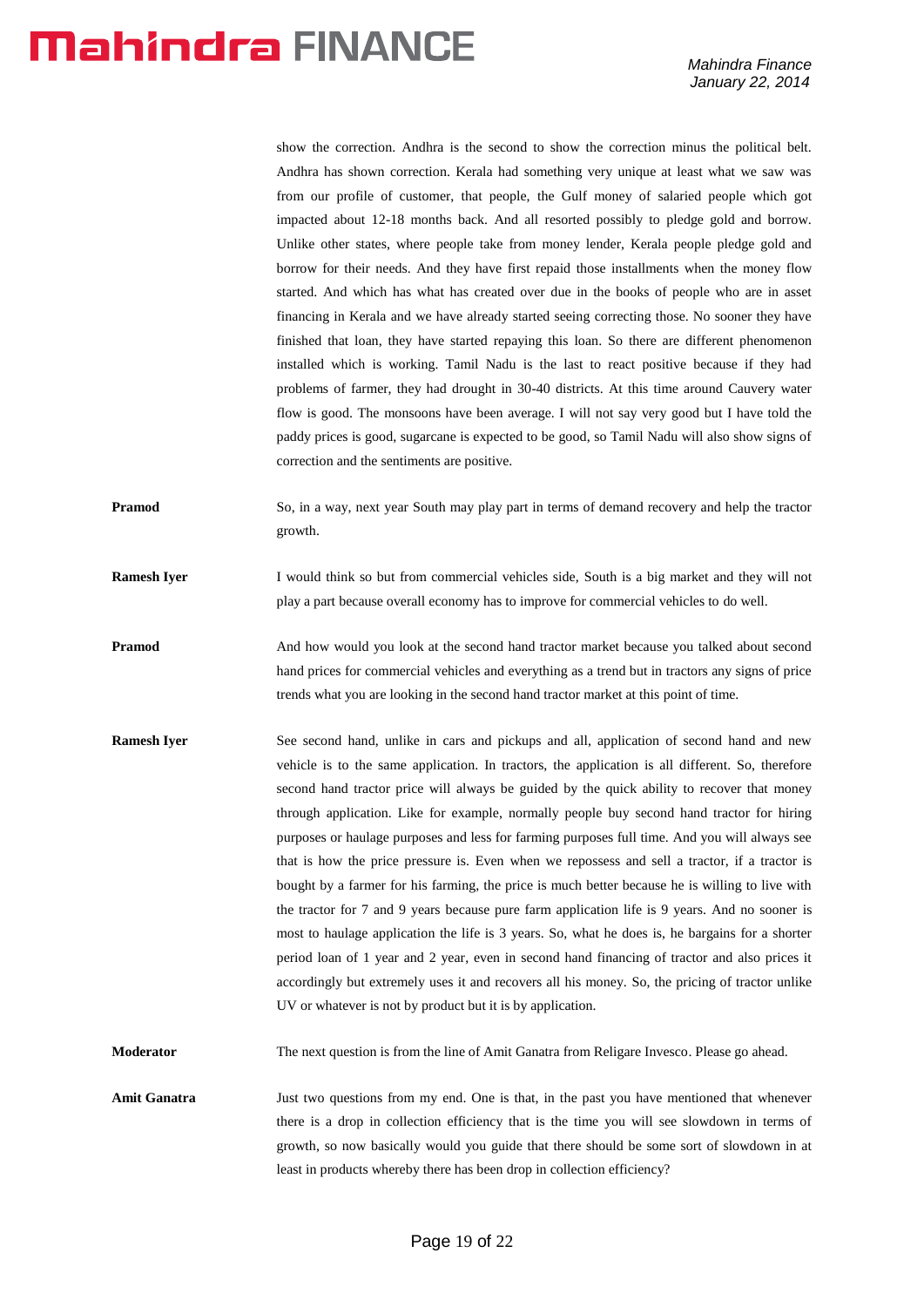- **Ramesh Iver** No, clearly we are saying that commercial vehicle is anyway have come out and to that extent our book is not growing through that. And therefore if you have grown only 9% disbursement this quarter and it would have been another 4 or 5% if you have participated in commercial vehicle that is one. And between therefore minus South and others if you look at, I think South would actually be a de growth for us in terms of growth rate is concerned.
- Amit Ganatra **And the other question is that typically both quarters sees a very sharp reduction in gross NPA** that has always been the trend in the past. Do you expect this trend to continue even for this quarter?
- **Ramesh Iyer** Expectations and realities have to be two different states but see clearly, I will not say that we will see the same that we saw all the time in the past, the answer is clear no. Because the economic conditions are not as attractive as it was maybe last year and the year before, that is one. Second is, even though the NPLs have moved up, the high bucket NPLs are not very high, otherwise the coverage would have been very high. And therefore in the past if you have seen such corrections, they would have been out of solving high bucket NPLs as of a repossession or negotiation settlement. So, if you look at the current trends, the provisioning is 55% cover or whatever, so even if corrections happen you cannot see the same trend as that you saw in the past because it is only the 10% bucket correction which will happen.
- **Moderator** The next question is from the line of Shantanu Chakravarthy from ICICI Securities. Please go ahead.
- **Shantanu Chakravarthy** I would like to ask a couple of housekeeping questions and of course follow it up with something that is related more to the business. So the two housekeeping questions are essentially what happened on securitization, did you incrementally do any assignment of securitization this quarter and what is the securitization income for the quarter? And more importantly the question I would want to ask is, when I am looking through the assets you have financed in the quarter, given that you have faced so much assets stress in this quarter and so much incremental slippages, your growth is actually quite robust, even if I look at the CV and CE segment which will include your M&HCV the amount of assets that you have financed in the quarter is almost Rs. 860 crores which is by no means a small number, so could you explain is this because you were saying earlier that you also realized the full extent of the problem pretty late and that is why the course correction could not happen in the quarter, what can we expect on growth going forward, would you become more conservative, given what is happening to the asset quality situation?
- **Dinesh Prajapati** This quarter we have not done a securitization or assignment transaction. We are in dialogue with the banks for doing a securitization. In principally we have received an approval from the couple of banks, so for around Rs. 600 crore portfolio sell down in this quarter. That is as far as the securitization part is concerned. As far as the securitization income for the quarter is Rs. 54 crore and for your question on the CV asset value finance for the quarter is Rs. 620 crore.

**Shantanu Chakravarthy** And that will include LC and all that?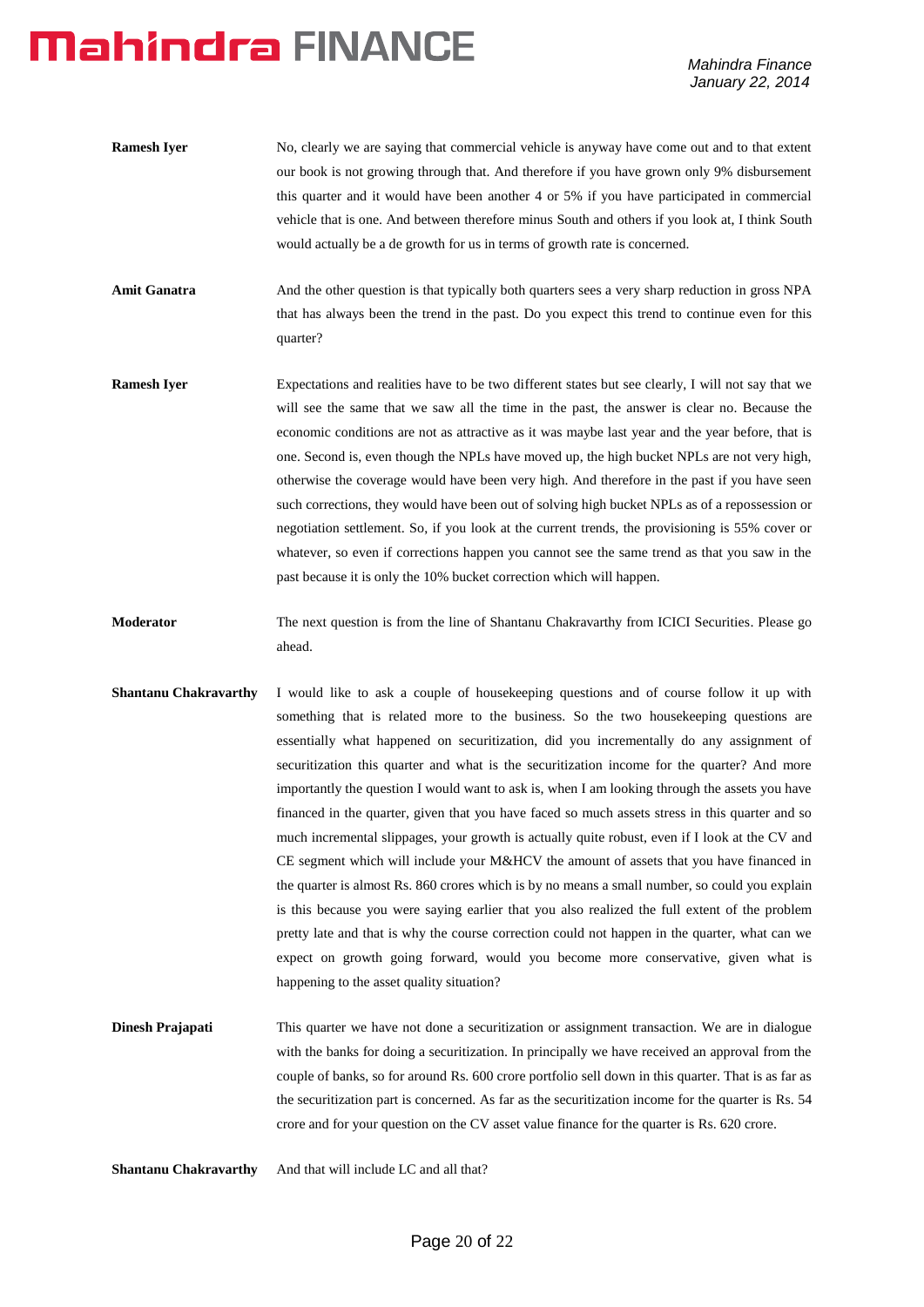| <b>Ramesh Iyer</b>           | Yes it includes everything.                                                                                                                                                                                                                                                                                                                                                                                                                                                                                                                                                                                        |
|------------------------------|--------------------------------------------------------------------------------------------------------------------------------------------------------------------------------------------------------------------------------------------------------------------------------------------------------------------------------------------------------------------------------------------------------------------------------------------------------------------------------------------------------------------------------------------------------------------------------------------------------------------|
| <b>Ramesh Iyer</b>           | And please understand that when we say we are out of M&HCV that is heavy commercial<br>vehicle we are out. We are not out of LCV segment.                                                                                                                                                                                                                                                                                                                                                                                                                                                                          |
| <b>Shantanu Chakravarthy</b> | And in general if I look at your AUM that has grown at almost 5.4% QQ. The YoY growth is<br>about, it is high around mid-20s, and I do not recollect the exact numbers right now.                                                                                                                                                                                                                                                                                                                                                                                                                                  |
| <b>Ramesh Iyer</b>           | 27%.                                                                                                                                                                                                                                                                                                                                                                                                                                                                                                                                                                                                               |
| <b>Shantanu Chakravarthy</b> | Yes, it does look little bit on the high side. I mean you are obviously growing much faster but<br>given the situation.                                                                                                                                                                                                                                                                                                                                                                                                                                                                                            |
| <b>Ramesh Iyer</b>           | I do not know whether you are able to hear answers to other's questions, I am not sure but I did<br>explain that our business growth comes from North which is continuing to be buoyant. Our<br>NPAs are getting down in North, North we are not doing well and I said South we have a<br>degrowth. In business we have a de growth in South because the focus is collection, North is a<br>growth story for us from business point of view because the collections and NPAs are also<br>under very good control.                                                                                                  |
| <b>Shantanu Chakravarthy</b> | And what can we expect going forward?                                                                                                                                                                                                                                                                                                                                                                                                                                                                                                                                                                              |
| <b>Ramesh Iyer</b>           | I think if the economy does not change, commercial vehicle segment will not improve and you<br>will not see us participate in that segment for growth at all. So far as South is concerned, as I<br>told you Karnataka first improved, then Andhra, then Kerala, now Tamil Nadu. We will still<br>wait and watch to see how this quarter behaves in terms of our overall collection and correction<br>of NPA, etc. before we can really jump into a business conclusion in these States.                                                                                                                           |
| <b>Shantanu Chakravarthy</b> | You also have done quite a bit of CP financing in the quarter, any particular reason for that?                                                                                                                                                                                                                                                                                                                                                                                                                                                                                                                     |
| Diensh Prajapati             | Our strategy for short term financing always remains during the financial year, roughly around<br>8-10% of our borrowing from the short term bucket and in that short term bucket CP is one of<br>the instruments and so we believe that it will continue to remain in 8-10% bucket. Yes,<br>whenever we get an opportunity to replace these short term liability with the long term, we<br>usually happens in the half-year ending or annual ending wherein you get an attractive long<br>term papers or through securitization deal that we try and replace that short term paper with this<br>long term papers. |
| <b>Shantanu Chakravarthy</b> | Will that be an increased focus on NCD, how do you see this going forward from a strategy<br>point of view in the next quarter or so given what the current situation is?                                                                                                                                                                                                                                                                                                                                                                                                                                          |
| Diensh Prajapati             | That liability switching whether it will be more focused on the bank or bond market will<br>depend on a market scenario. So, if the currently what we saw last few days, maybe a week, the<br>bond market has rallied and there was a scope for participation so we have participated in some                                                                                                                                                                                                                                                                                                                      |